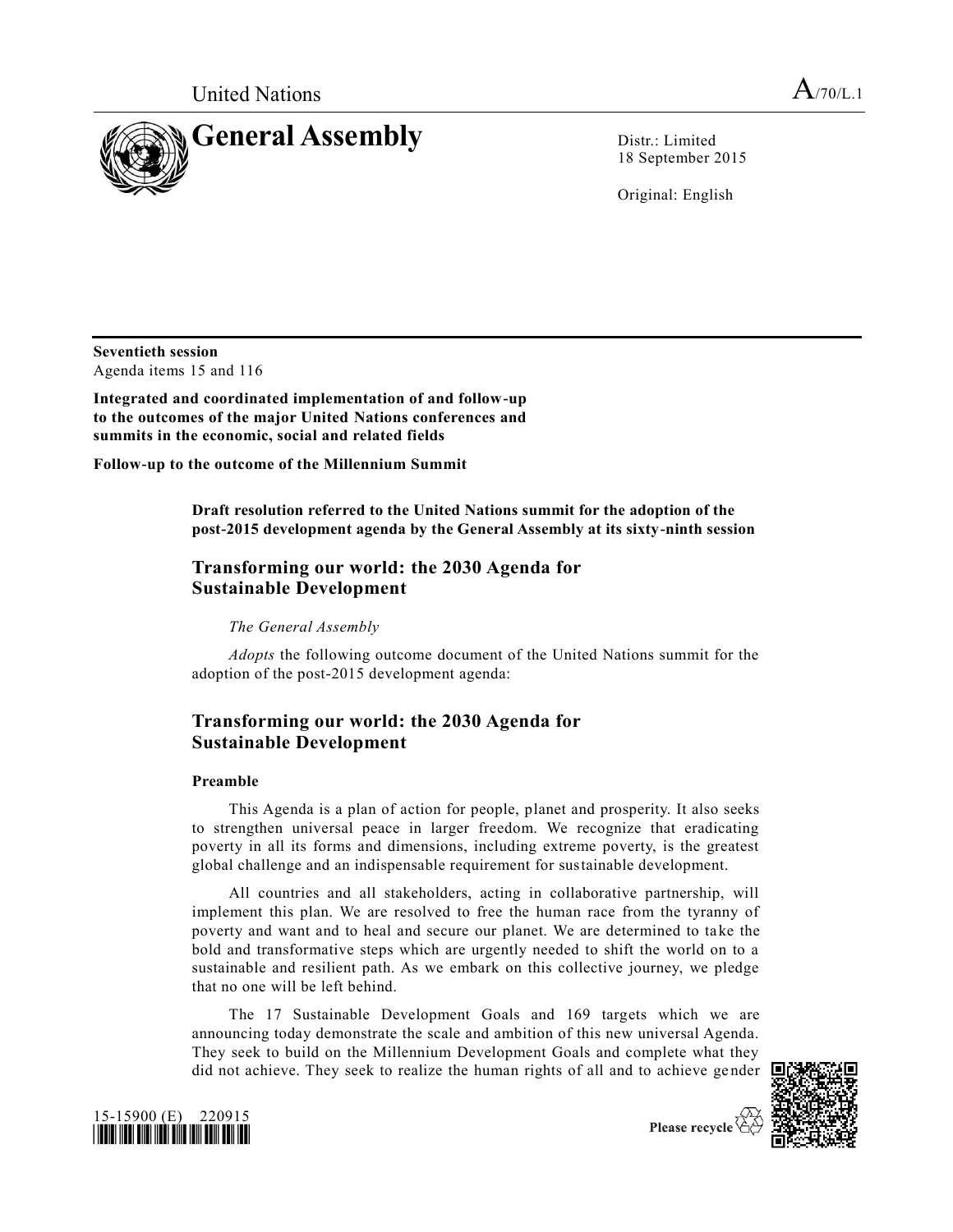equality and the empowerment of all women and girls. They are integrated and indivisible and balance the three dimensions of sustainable development: the economic, social and environmental.

The Goals and targets will stimulate action over the next 15 years in areas of critical importance for humanity and the planet.

## *People*

We are determined to end poverty and hunger, in all their forms and dimensions, and to ensure that all human beings can fulfil their potential in dignity and equality and in a healthy environment.

## *Planet*

We are determined to protect the planet from degradation, including through sustainable consumption and production, sustainably managing its natural resources and taking urgent action on climate change, so that it can support the needs of the present and future generations.

#### *Prosperity*

We are determined to ensure that all human beings can enjoy prosperous and fulfilling lives and that economic, social and technological progress occurs in harmony with nature.

### *Peace*

We are determined to foster peaceful, just and inclusive societies which are free from fear and violence. There can be no sustainable development without peace and no peace without sustainable development.

#### *Partnership*

We are determined to mobilize the means required to implement this Agenda through a revitalized Global Partnership for Sustainable Development, based on a spirit of strengthened global solidarity, focused in particular on the needs of the poorest and most vulnerable and with the participation of all countries, all stakeholders and all people.

The interlinkages and integrated nature of the Sustainable Development Goals are of crucial importance in ensuring that the purpose of the new Agenda is realized. If we realize our ambitions across the full extent of the Agenda, the lives of all will be profoundly improved and our world will be transformed for the better.

# **Declaration**

### **Introduction**

1. We, the Heads of State and Government and High Representatives, meeting at United Nations Headquarters in New York from 25 to 27 September 2015 as the Organization celebrates its seventieth anniversary, have decided today on new global Sustainable Development Goals.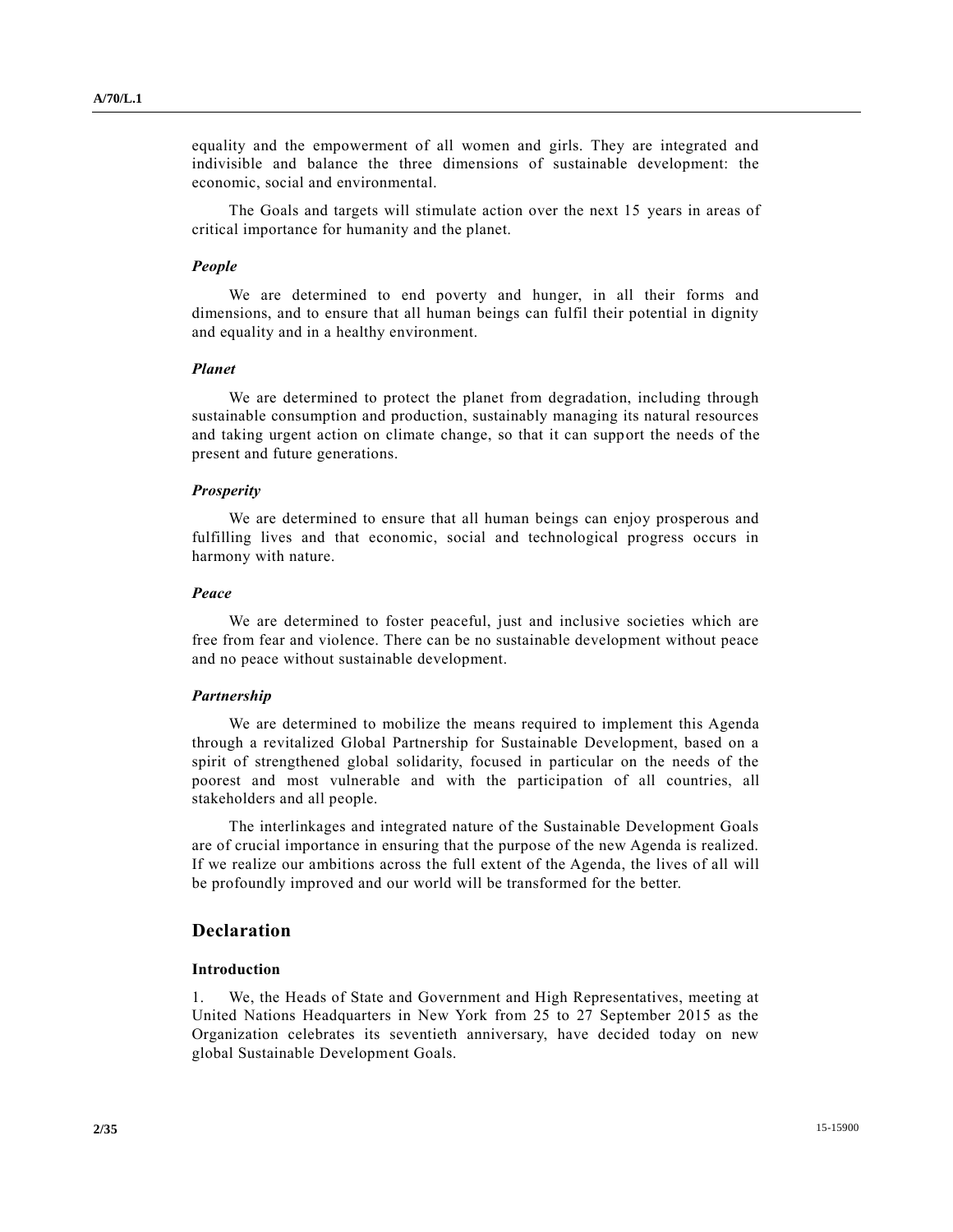2. On behalf of the peoples we serve, we have adopted a historic decision on a comprehensive, far-reaching and people-centred set of universal and transformative Goals and targets. We commit ourselves to working tirelessly for the full implementation of this Agenda by 2030. We recognize that eradicating poverty in all its forms and dimensions, including extreme poverty, is the greatest global challenge and an indispensable requirement for sustainable development. We are committed to achieving sustainable development in its three dimensions economic, social and environmental — in a balanced and integrated manner. We will also build upon the achievements of the Millennium Development Goals and seek to address their unfinished business.

3. We resolve, between now and 2030, to end poverty and hunger everywhere; to combat inequalities within and among countries; to build peaceful, just and inclusive societies; to protect human rights and promote gender equality and the empowerment of women and girls; and to ensure the lasting protection of the planet and its natural resources. We resolve also to create conditions for sustainable, inclusive and sustained economic growth, shared prosperity and decent work for all, taking into account different levels of national development and capacities.

4. As we embark on this great collective journey, we pledge that no one will be left behind. Recognizing that the dignity of the human person is fundamental, we wish to see the Goals and targets met for all nations and peoples and for all segments of society. And we will endeavour to reach the furthest behind first.

5. This is an Agenda of unprecedented scope and significance. It is accepted by all countries and is applicable to all, taking into account different na tional realities, capacities and levels of development and respecting national policies and priorities. These are universal goals and targets which involve the entire world, developed and developing countries alike. They are integrated and indivisible and balance the three dimensions of sustainable development.

6. The Goals and targets are the result of over two years of intensive public consultation and engagement with civil society and other stakeholders around the world, which paid particular attention to the voices of the poorest and most vulnerable. This consultation included valuable work done by the Open Working Group of the General Assembly on Sustainable Development Goals and by the United Nations, whose Secretary-General provided a synthesis report in December 2014.

# **Our vision**

7. In these Goals and targets, we are setting out a supremely ambitious and transformational vision. We envisage a world free of poverty, hunger, disease and want, where all life can thrive. We envisage a world free of fear and violence. A world with universal literacy. A world with equitable and universal access to quality education at all levels, to health care and social protection, where physical, mental and social well-being are assured. A world where we reaffirm our commitments regarding the human right to safe drinking water and sanitation and where there is improved hygiene; and where food is sufficient, safe, affordable and nutritious. A world where human habitats are safe, resilient and sustainable and where there is universal access to affordable, reliable and sustainable energy.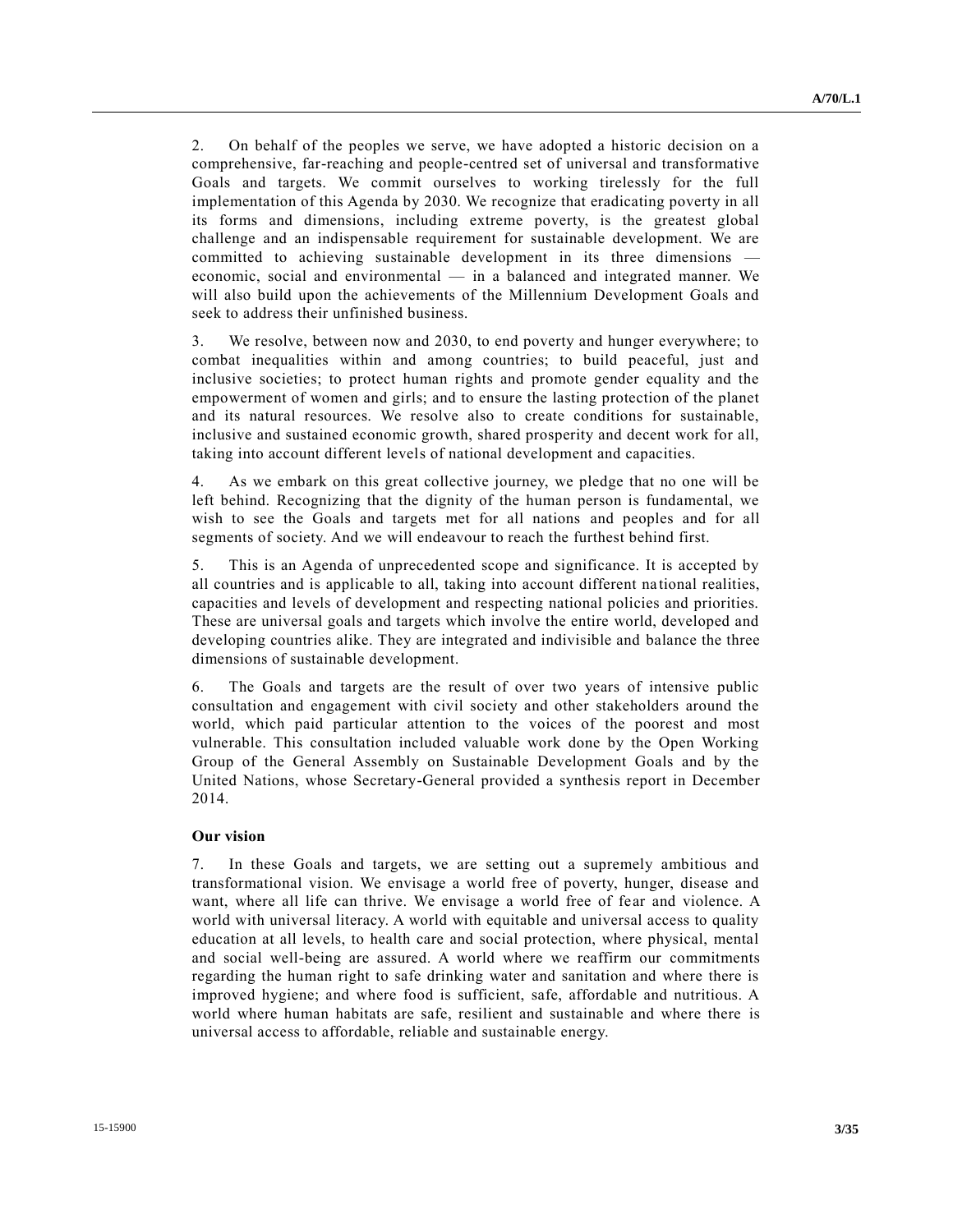8. We envisage a world of universal respect for human rights and human dignity, the rule of law, justice, equality and non-discrimination; of respect for race, ethnicity and cultural diversity; and of equal opportunity permitting the full realization of human potential and contributing to shared prosperity. A world which invests in its children and in which every child grows up free from violence and exploitation. A world in which every woman and girl enjoys full gender equality and all legal, social and economic barriers to their empowerment have been removed. A just, equitable, tolerant, open and socially inclusive world in which the needs of the most vulnerable are met.

9. We envisage a world in which every country enjoys sustained, inclusive and sustainable economic growth and decent work for all. A world in which consumption and production patterns and use of all natural resources — from air to land, from rivers, lakes and aquifers to oceans and seas — are sustainable. One in which democracy, good governance and the rule of law, as well as an enabling environment at the national and international levels, are essential for sustainable development, including sustained and inclusive economic growth, social development, environmental protection and the eradication of poverty and hunger. One in which development and the application of technology are climate -sensitive, respect biodiversity and are resilient. One in which humanity lives in harmo ny with nature and in which wildlife and other living species are protected.

# **Our shared principles and commitments**

10. The new Agenda is guided by the purposes and principles of the Charter of the United Nations, including full respect for international law. It is grounded in the Universal Declaration of Human Rights, international human rights treaties, the Millennium Declaration and the 2005 World Summit Outcome. It is informed by other instruments such as the Declaration on the Right to Development.

11. We reaffirm the outcomes of all major United Nations conferences and summits which have laid a solid foundation for sustainable development and have helped to shape the new Agenda. These include the Rio Declaration on Environment and Development, the World Summit on Sustainable Development, the World Summit for Social Development, the Programme of Action of the International Conference on Population and Development, the Beijing Platform for Action and the United Nations Conference on Sustainable Development. We also reaffirm the follow-up to these conferences, including the outcomes of the Fourth United Nations Conference on the Least Developed Countries, the third International Conference on Small Island Developing States, the second United Nations Conference on Landlocked Developing Countries and the Third United Nations World Conference on Disaster Risk Reduction.

12. We reaffirm all the principles of the Rio Declaration on Environment and Development, including, inter alia, the principle of common but differentiated responsibilities, as set out in principle 7 thereof.

13. The challenges and commitments identified at these major conferences and summits are interrelated and call for integrated solutions. To address them effectively, a new approach is needed. Sustainable development recognizes that eradicating poverty in all its forms and dimensions, combating inequality within and among countries, preserving the planet, creating sustained, inclusive and sustainable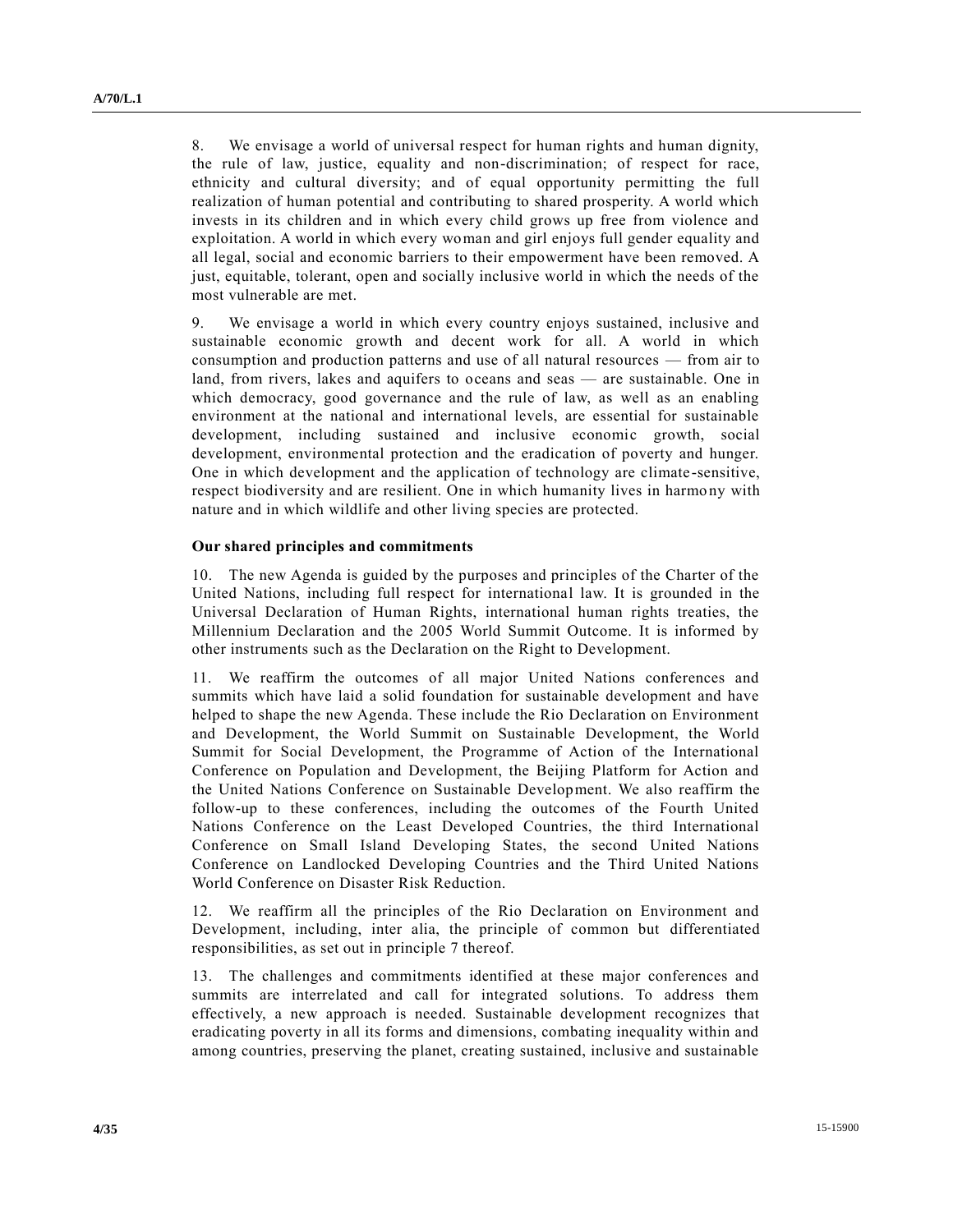economic growth and fostering social inclusion are linked to each other and are interdependent.

#### **Our world today**

14. We are meeting at a time of immense challenges to sustainable development. Billions of our citizens continue to live in poverty and are denied a life of dignity. There are rising inequalities within and among countries. There are enormous disparities of opportunity, wealth and power. Gender inequality remains a key challenge. Unemployment, particularly youth unemployment, is a major concern. Global health threats, more frequent and intense natural disasters, spiralling conflict, violent extremism, terrorism and related humanitarian crises and forced displacement of people threaten to reverse much of the development progress made in recent decades. Natural resource depletion and adverse impacts of environmental degradation, including desertification, drought, land degradation, freshwater scarcity and loss of biodiversity, add to and exacerbate the list of challenges which humanity faces. Climate change is one of the greatest challenges of our time and its adverse impacts undermine the ability of all countries to achieve sustainable development. Increases in global temperature, sea level rise, ocean acidification and other climate change impacts are seriously affecting coastal areas and low-lying coastal countries, including many least developed countries and small island developing States. The survival of many societies, and of the biological support systems of the planet, is at risk.

15. It is also, however, a time of immense opportunity. Significant progress has been made in meeting many development challenges. Within the past generation, hundreds of millions of people have emerged from extreme poverty. Access to education has greatly increased for both boys and girls. The spread of information and communications technology and global interconnectedness has great potential to accelerate human progress, to bridge the digital divide and to develop knowledge societies, as does scientific and technological innovation across areas as diverse as medicine and energy.

16. Almost 15 years ago, the Millennium Development Goals were agreed. These provided an important framework for development and significant progress has been made in a number of areas. But the progress has been uneven, particularly in Africa, least developed countries, landlocked developing countries and small island developing States, and some of the Millennium Development Goals remain offtrack, in particular those related to maternal, newborn and child health and to reproductive health. We recommit ourselves to the full realization of all the Millennium Development Goals, including the off-track Millennium Development Goals, in particular by providing focused and scaled-up assistance to least developed countries and other countries in special situations, in line with relevant support programmes. The new Agenda builds on the Millennium Development Goals and seeks to complete what they did not achieve, particularly in reaching the most vulnerable.

17. In its scope, however, the framework we are announcing today goes far beyond the Millennium Development Goals. Alongside continuing development priorities such as poverty eradication, health, education and food security and nutrition, it sets out a wide range of economic, social and environmental objectives. It also promises more peaceful and inclusive societies. It also, crucially, defines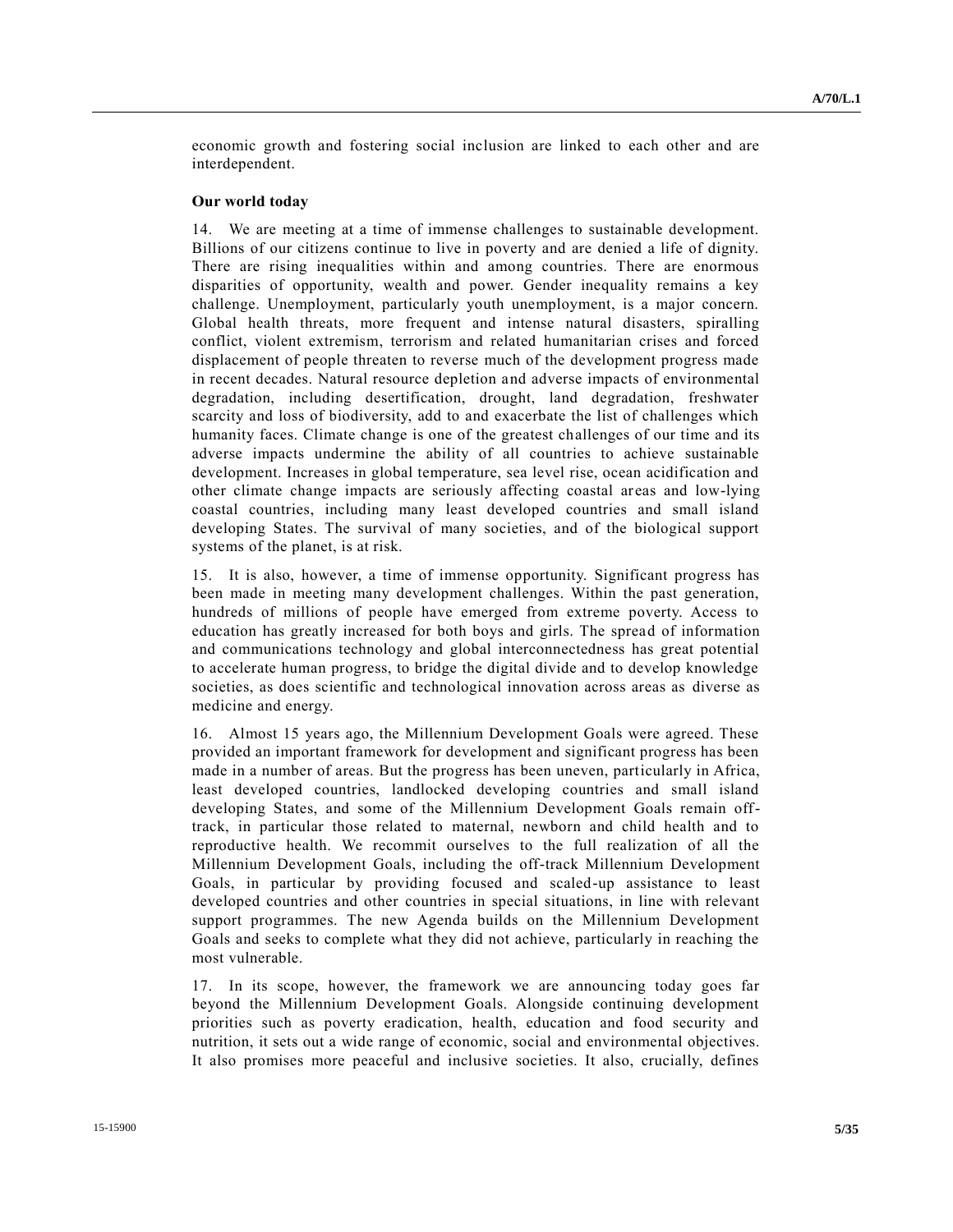means of implementation. Reflecting the integrated approach that we have decided on, there are deep interconnections and many cross-cutting elements across the new Goals and targets.

# **The new Agenda**

18. We are announcing today 17 Sustainable Development Goals with 169 associated targets which are integrated and indivisible. Never before have world leaders pledged common action and endeavour across such a broad and universal policy agenda. We are setting out together on the path towards sustainable development, devoting ourselves collectively to the pursuit of global development and of "win-win" cooperation which can bring huge gains to all countries and all parts of the world. We reaffirm that every State has, and shall freely exercise, full permanent sovereignty over all its wealth, natural resources and economic activity. We will implement the Agenda for the full benefit of all, for today's generation and for future generations. In doing so, we reaffirm our commitment to international law and emphasize that the Agenda is to be implemented in a manner that is consistent with the rights and obligations of States under international law.

19. We reaffirm the importance of the Universal Declaration of Human Rights, as well as other international instruments relating to human rights and international law. We emphasize the responsibilities of all States, in conformity with the Charter of the United Nations, to respect, protect and promote human rights and fundamental freedoms for all, without distinction of any kind as to race, colour, sex, language, religion, political or other opinion, national or social origin, property, birth, disability or other status.

20. Realizing gender equality and the empowerment of women and girls will make a crucial contribution to progress across all the Goals and targets. The achievement of full human potential and of sustainable development is not possible if one half of humanity continues to be denied its full human rights and opportunities. Women and girls must enjoy equal access to quality education, economic resources and political participation as well as equal opportunities with men and boys for employment, leadership and decision-making at all levels. We will work for a significant increase in investments to close the gender gap and strengthen support for institutions in relation to gender equality and the empowerment of women at the global, regional and national levels. All forms of discrimination and violence against women and girls will be eliminated, including through the engagement of men and boys. The systematic mainstreaming of a gender perspective in the implementation of the Agenda is crucial.

21. The new Goals and targets will come into effect on 1 January 2016 and will guide the decisions we take over the next 15 years. All of us will work to implement the Agenda within our own countries and at the regional and global levels, taking into account different national realities, capacities and levels of development and respecting national policies and priorities. We will respect national policy space for sustained, inclusive and sustainable economic growth, in particular for developing States, while remaining consistent with relevant international rules and commitments. We acknowledge also the importance of the regional and subregional dimensions, regional economic integration and interconnectivity in sustainable development. Regional and subregional frameworks can facilitate the effective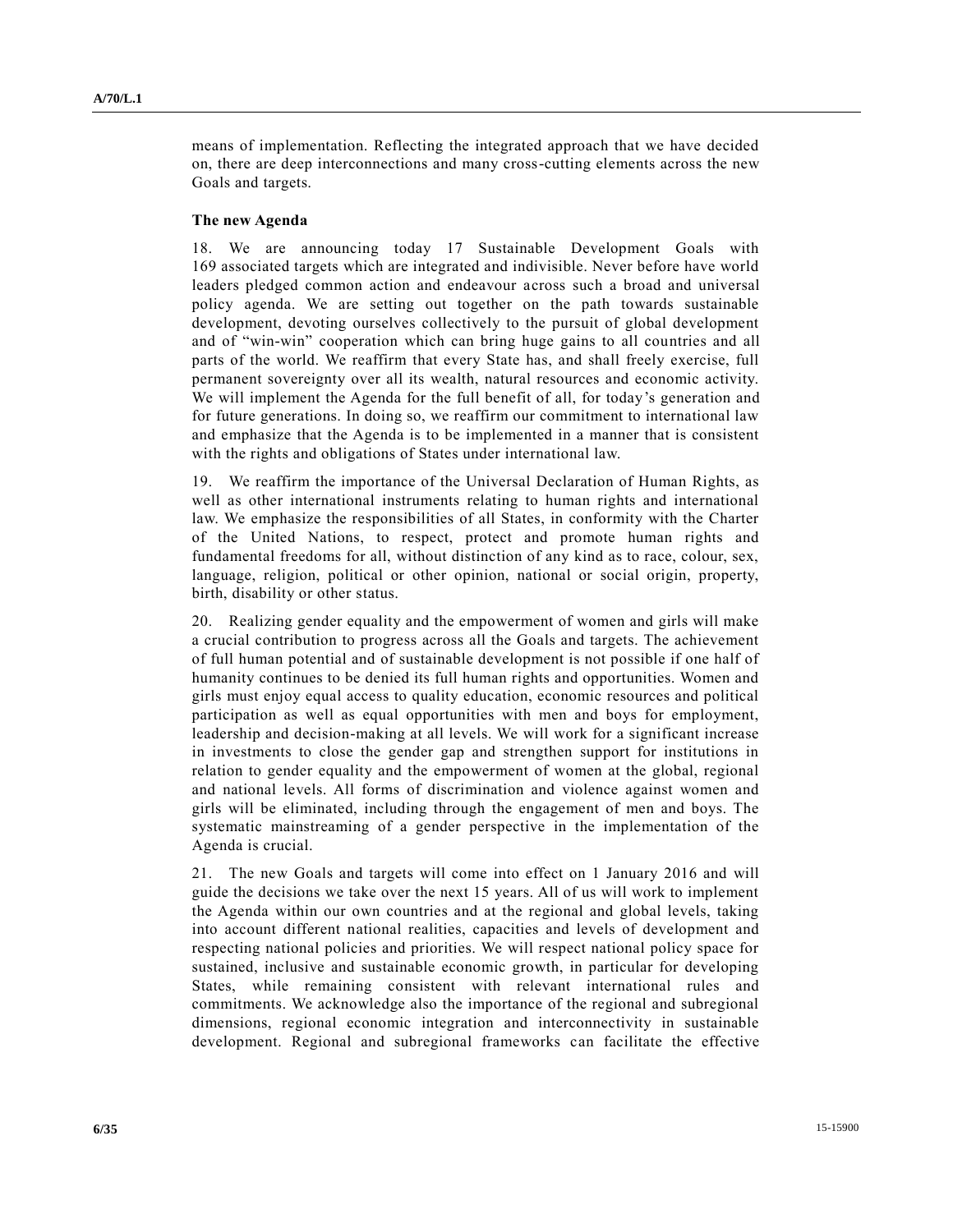translation of sustainable development policies into concrete action at the national level.

22. Each country faces specific challenges in its pursuit of sustainable development. The most vulnerable countries and, in particular, African countries, least developed countries, landlocked developing countries and small island developing States, deserve special attention, as do countries in situations of conflict and post-conflict countries. There are also serious challenges within many middleincome countries.

23. People who are vulnerable must be empowered. Those whose needs are reflected in the Agenda include all children, youth, persons with disabilities (of whom more than 80 per cent live in poverty), people living with HIV/AIDS, older persons, indigenous peoples, refugees and internally displaced persons and migrants. We resolve to take further effective measures and actions, in conformity with international law, to remove obstacles and constraints, strengthen support and meet the special needs of people living in areas affected by complex humanitarian emergencies and in areas affected by terrorism.

24. We are committed to ending poverty in all its forms and dimensions, including by eradicating extreme poverty by 2030. All people must enjoy a basic standard of living, including through social protection systems. We are also determined to end hunger and to achieve food security as a matter of priority and to end all forms of malnutrition. In this regard, we reaffirm the important role and inclusive nature of the Committee on World Food Security and welcome the Rome Declaration on Nutrition and the Framework for Action. We will devote resources to developing rural areas and sustainable agriculture and fisheries, supporting smallholder farmers, especially women farmers, herders and fishers in developing countries, particularly least developed countries.

25. We commit to providing inclusive and equitable quality education at all levels — early childhood, primary, secondary, tertiary, technical and vocational training. All people, irrespective of sex, age, race or ethnicity, and persons with disabilities, migrants, indigenous peoples, children and youth, especially those in vulnerable situations, should have access to life-long learning opportunities that help them to acquire the knowledge and skills needed to exploit opportunities and to participate fully in society. We will strive to provide children and youth with a nurturing environment for the full realization of their rights and capabilities, helping our countries to reap the demographic dividend, including through safe schools and cohesive communities and families.

26. To promote physical and mental health and well-being, and to extend life expectancy for all, we must achieve universal health coverage and access to quality health care. No one must be left behind. We commit to accelerating the progress made to date in reducing newborn, child and maternal mortality by ending all such preventable deaths before 2030. We are committed to ensuring universal access to sexual and reproductive health-care services, including for family planning, information and education. We will equally accelerate the pace of progress made in fighting malaria, HIV/AIDS, tuberculosis, hepatitis, Ebola and other communicable diseases and epidemics, including by addressing growing anti-microbial resistance and the problem of unattended diseases affecting developing countries. We are committed to the prevention and treatment of non-communicable diseases, including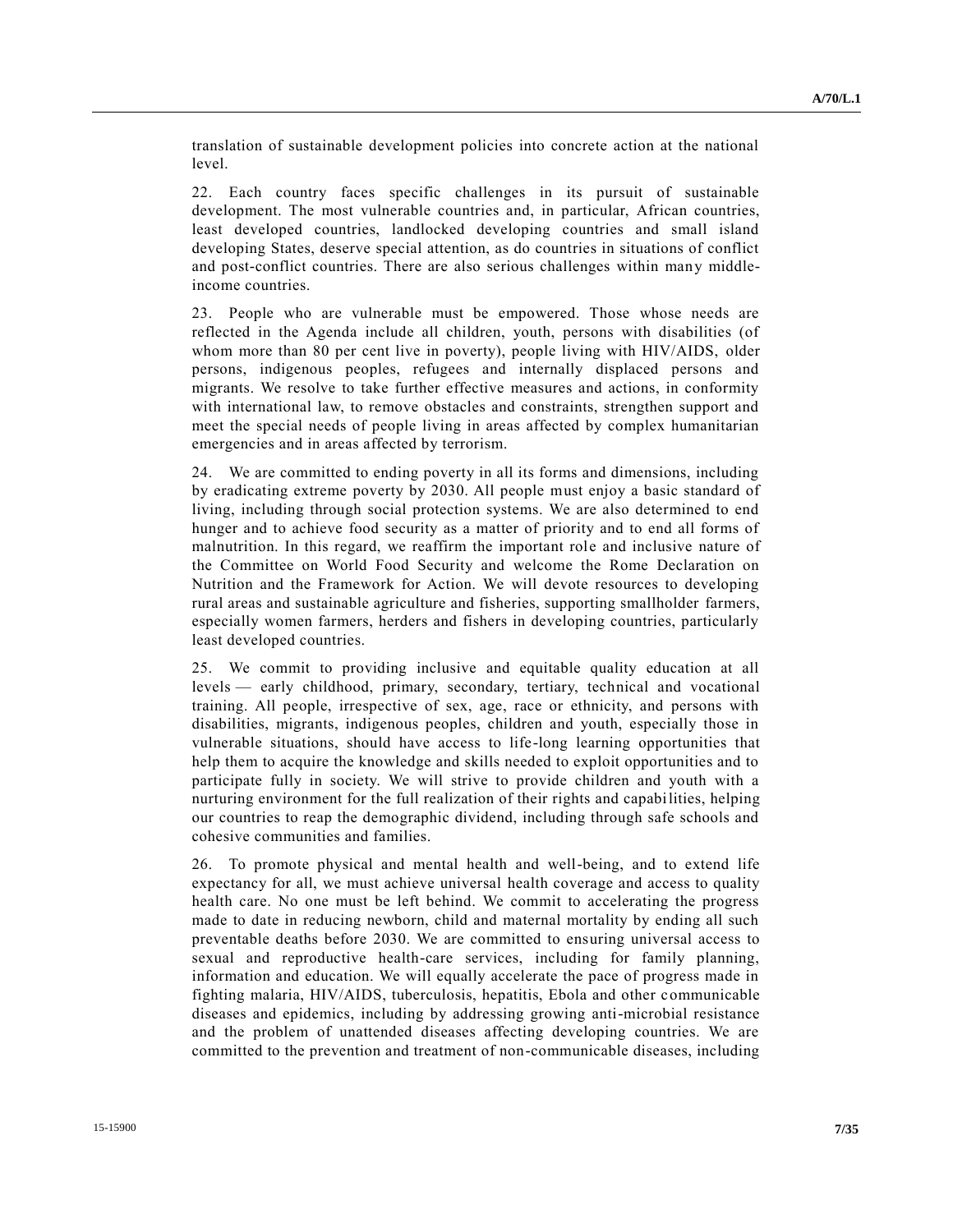behavioural, developmental and neurological disorders, which constitute a major challenge for sustainable development.

27. We will seek to build strong economic foundations for all our countries. Sustained, inclusive and sustainable economic growth is essential for prosperity. This will only be possible if wealth is shared and income inequality is addressed. We will work to build dynamic, sustainable, innovative and people -centred economies, promoting youth employment and women's economic empowerment, in particular, and decent work for all. We will eradicate forced labour and human trafficking and end child labour in all its forms. All countries stand to benefit from having a healthy and well-educated workforce with the knowledge and skills needed for productive and fulfilling work and full participation in society. We will strengthen the productive capacities of least developed countries in all sectors, including through structural transformation. We will adopt policies which increase productive capacities, productivity and productive employment; financial inclusion; sustainable agriculture, pastoralist and fisheries development; sustainable industrial development; universal access to affordable, reliable, sustainable and modern energy services; sustainable transport systems; and quality and resilient infrastructure.

28. We commit to making fundamental changes in the way that our societies produce and consume goods and services. Governments, international organizations, the business sector and other non-State actors and individuals must contribute to changing unsustainable consumption and production patterns, including through the mobilization, from all sources, of financial and technical assistance to strengthen developing countries' scientific, technological and innovative capacities to move towards more sustainable patterns of consumption and production. We encourage the implementation of the 10-Year Framework of Programmes on Sustainable Consumption and Production Patterns. All countries take action, with deve loped countries taking the lead, taking into account the development and capabilities of developing countries.

29. We recognize the positive contribution of migrants for inclusive growth and sustainable development. We also recognize that international migration is a multidimensional reality of major relevance for the development of countries of origin, transit and destination, which requires coherent and comprehensive responses. We will cooperate internationally to ensure safe, orderly and regular migration involving full respect for human rights and the humane treatment of migrants regardless of migration status, of refugees and of displaced persons. Such cooperation should also strengthen the resilience of communities hosting refugees, particularly in developing countries. We underline the right of migrants to return to their country of citizenship, and recall that States must ensure that their returning nationals are duly received.

30. States are strongly urged to refrain from promulgating and applying an y unilateral economic, financial or trade measures not in accordance with international law and the Charter of the United Nations that impede the full achievement of economic and social development, particularly in developing countries.

31. We acknowledge that the United Nations Framework Convention on Climate Change is the primary international, intergovernmental forum for negotiating the global response to climate change. We are determined to address decisively the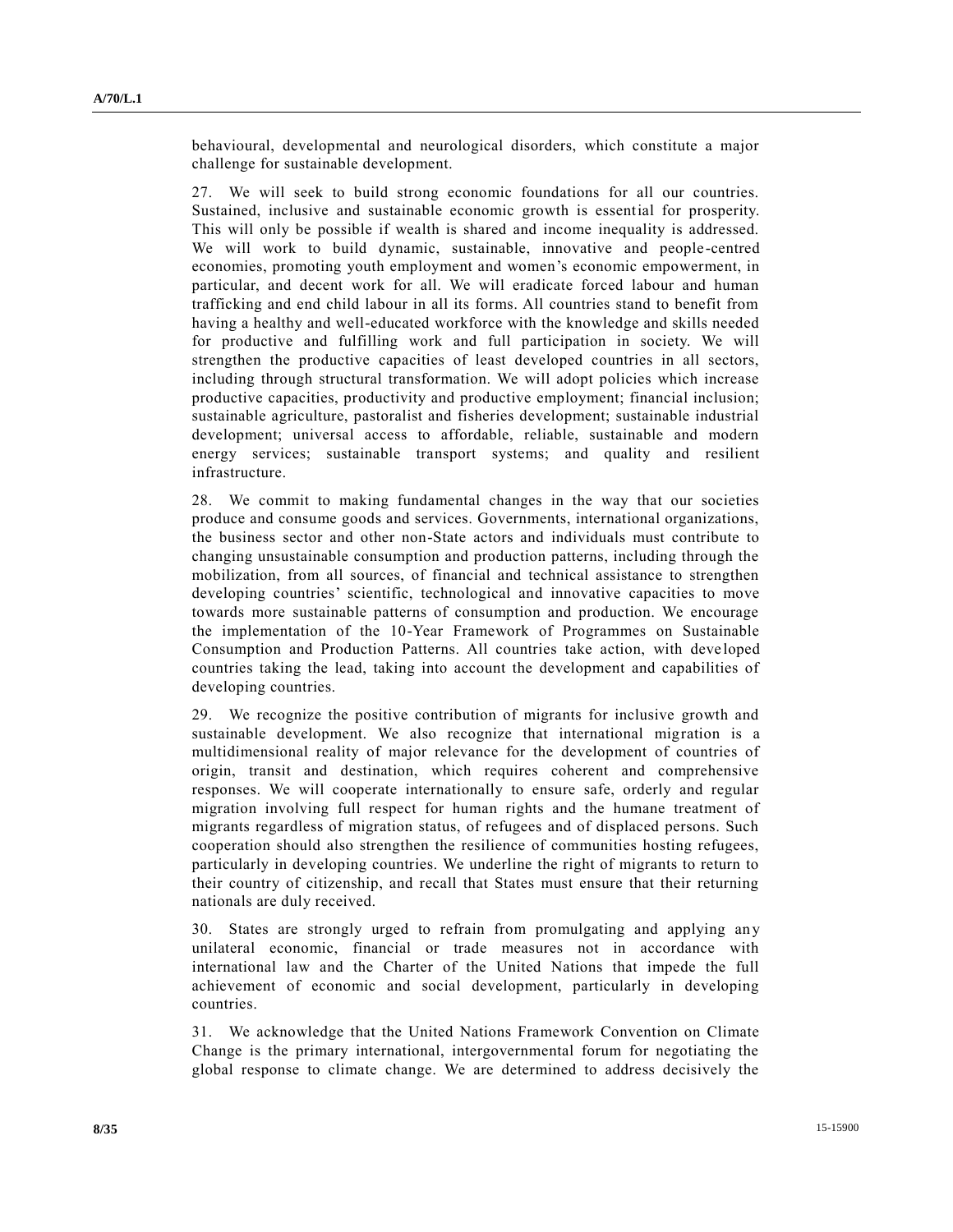threat posed by climate change and environmental degradation. The global nature of climate change calls for the widest possible international cooperation aimed at accelerating the reduction of global greenhouse gas emissions and addressing adaptation to the adverse impacts of climate change. We note with grave concern the significant gap between the aggregate effect of parties' mitigation pledges in terms of global annual emissions of greenhouse gases by 2020 and aggregate emission pathways consistent with having a likely chance of holding the increase in global average temperature below 2 degrees Celsius or 1.5 degrees Celsius above pre-industrial levels.

32. Looking ahead to the twenty-first session of the Conference of the Parties in Paris, we underscore the commitment of all States to work for an ambitious and universal climate agreement. We reaffirm that the protocol, another legal instrument or agreed outcome with legal force under the Convention applicable to all parties shall address in a balanced manner, inter alia, mitigation, adaptation, finance, technology development and transfer and capacity-building; and transparency of action and support.

33. We recognize that social and economic development depends on the sustainable management of our planet's natural resources. We are therefore determined to conserve and sustainably use oceans and seas, freshwater resources, as well as forests, mountains and drylands and to protect biodiversity, ecosystems and wildlife. We are also determined to promote sustainable tourism, to tackle water scarcity and water pollution, to strengthen cooperation on desertification, dust storms, land degradation and drought and to promote resilience and disaster risk reduction. In this regard, we look forward to the thirteenth meeting of the Conference of the Parties to the Convention on Biological Diversity to be held in Mexico.

34. We recognize that sustainable urban development and management are crucial to the quality of life of our people. We will work with local authorities and communities to renew and plan our cities and human settlements so as to foster community cohesion and personal security and to stimulate innovation and employment. We will reduce the negative impacts of urban activities and of chemicals which are hazardous for human health and the environment, including through the environmentally sound management and safe use of chemicals, the reduction and recycling of waste and the more efficient use of water and energy. And we will work to minimize the impact of cities on the global climate system. We will also take account of population trends and projections in our national rural and urban development strategies and policies. We look forward to the upcoming United Nations Conference on Housing and Sustainable Urban Development to be held in Quito.

35. Sustainable development cannot be realized without peace and security; and peace and security will be at risk without sustainable development. The new Agenda recognizes the need to build peaceful, just and inclusive societies that provide equal access to justice and that are based on respect for human rights (including the right to development), on effective rule of law and good governance at all levels and on transparent, effective and accountable institutions. Factors which give rise to violence, insecurity and injustice, such as inequality, corruption, poor governance and illicit financial and arms flows, are addressed in the Agenda. We must redouble our efforts to resolve or prevent conflict and to support post-conflict countries,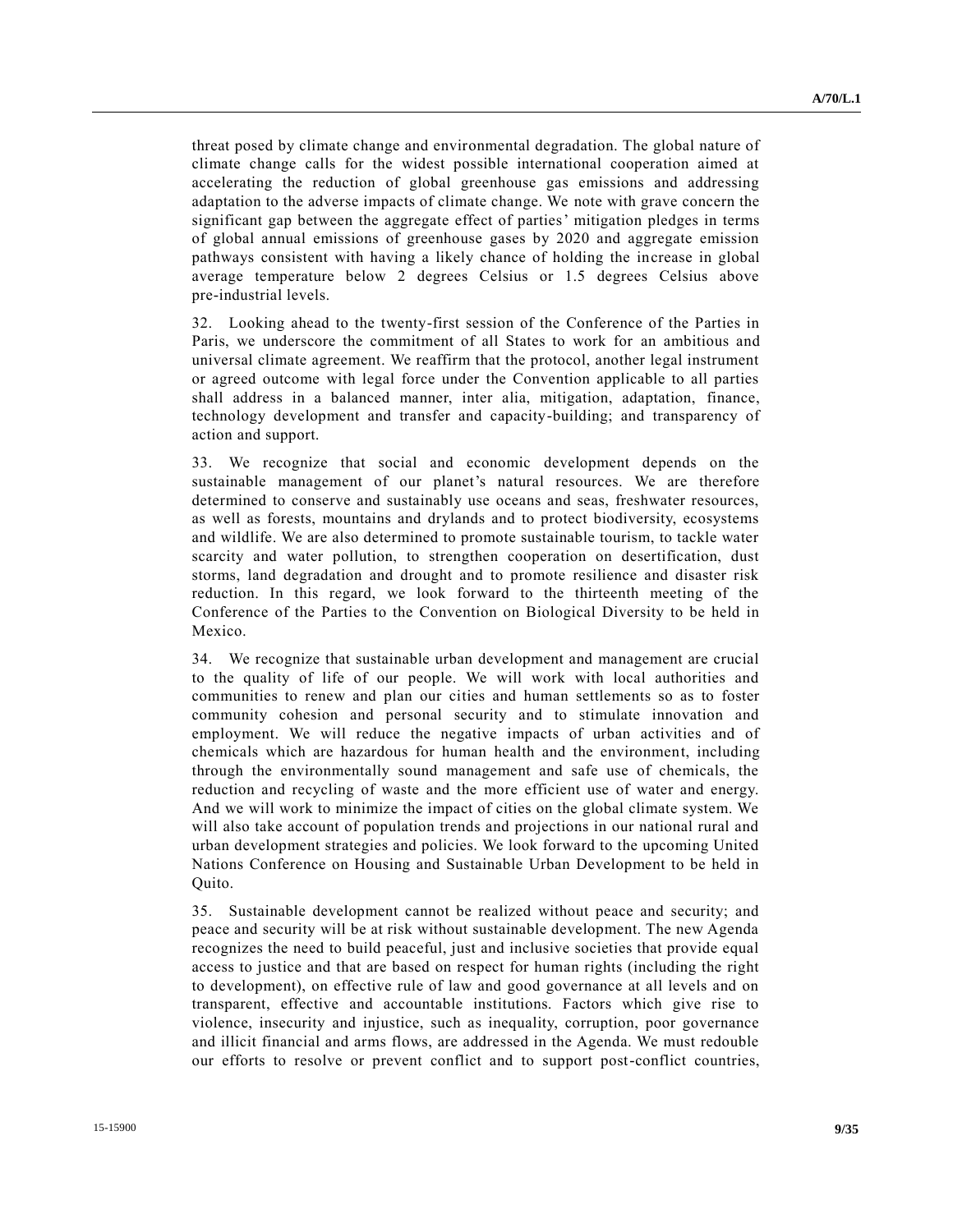including through ensuring that women have a role in peacebuilding and Statebuilding. We call for further effective measures and actions to be taken, in conformity with international law, to remove the obstacles to the full realization of the right of self-determination of peoples living under colonial and foreign occupation, which continue to adversely affect their economic and social development as well as their environment.

36. We pledge to foster intercultural understanding, tolerance, mutual respect and an ethic of global citizenship and shared responsibility. We acknowledge the natural and cultural diversity of the world and recognize that all cultures and civilizations can contribute to, and are crucial enablers of, sustainable development.

37. Sport is also an important enabler of sustainable development. We recognize the growing contribution of sport to the realization of development and peace in its promotion of tolerance and respect and the contributions it makes to the empowerment of women and of young people, individuals and communities as well as to health, education and social inclusion objectives.

38. We reaffirm, in accordance with the Charter of the United Nations, the need to respect the territorial integrity and political independence of States.

# **Means of implementation**

39. The scale and ambition of the new Agenda requires a revitalized Global Partnership to ensure its implementation. We fully commit to this. This Partnership will work in a spirit of global solidarity, in particular solidarity with the poorest and with people in vulnerable situations. It will facilitate an intensive global engagement in support of implementation of all the Goals and targets, bringing together Governments, the private sector, civil society, the United Nations system and other actors and mobilizing all available resources.

40. The means of implementation targets under Goal 17 and under each Sustainable Development Goal are key to realizing our Agenda and are of equal importance with the other Goals and targets. The Agenda, including the Sustainable Development Goals, can be met within the framework of a revitalized Global Partnership for Sustainable Development, supported by the concrete policies and actions as outlined in the outcome document of the third International Conference on Financing for Development, held in Addis Ababa from 13 to 16 July 2015. We welcome the endorsement by the General Assembly of the Addis Ababa Action Agenda, which is an integral part of the 2030 Agenda for Sustainable Development. We recognize that the full implementation of the Addis Ababa Action Agenda is critical for the realization of the Sustainable Development Goals and targets.

41. We recognize that each country has primary responsibility for its own economic and social development. The new Agenda deals with the means required for implementation of the Goals and targets. We recognize that these will include the mobilization of financial resources as well as capacity-building and the transfer of environmentally sound technologies to developing countries on favourable terms, including on concessional and preferential terms, as mutually agreed. Public finance, both domestic and international, will play a vital role in providing essential services and public goods and in catalysing other sources of finance. We acknowledge the role of the diverse private sector, ranging from micro-enterprises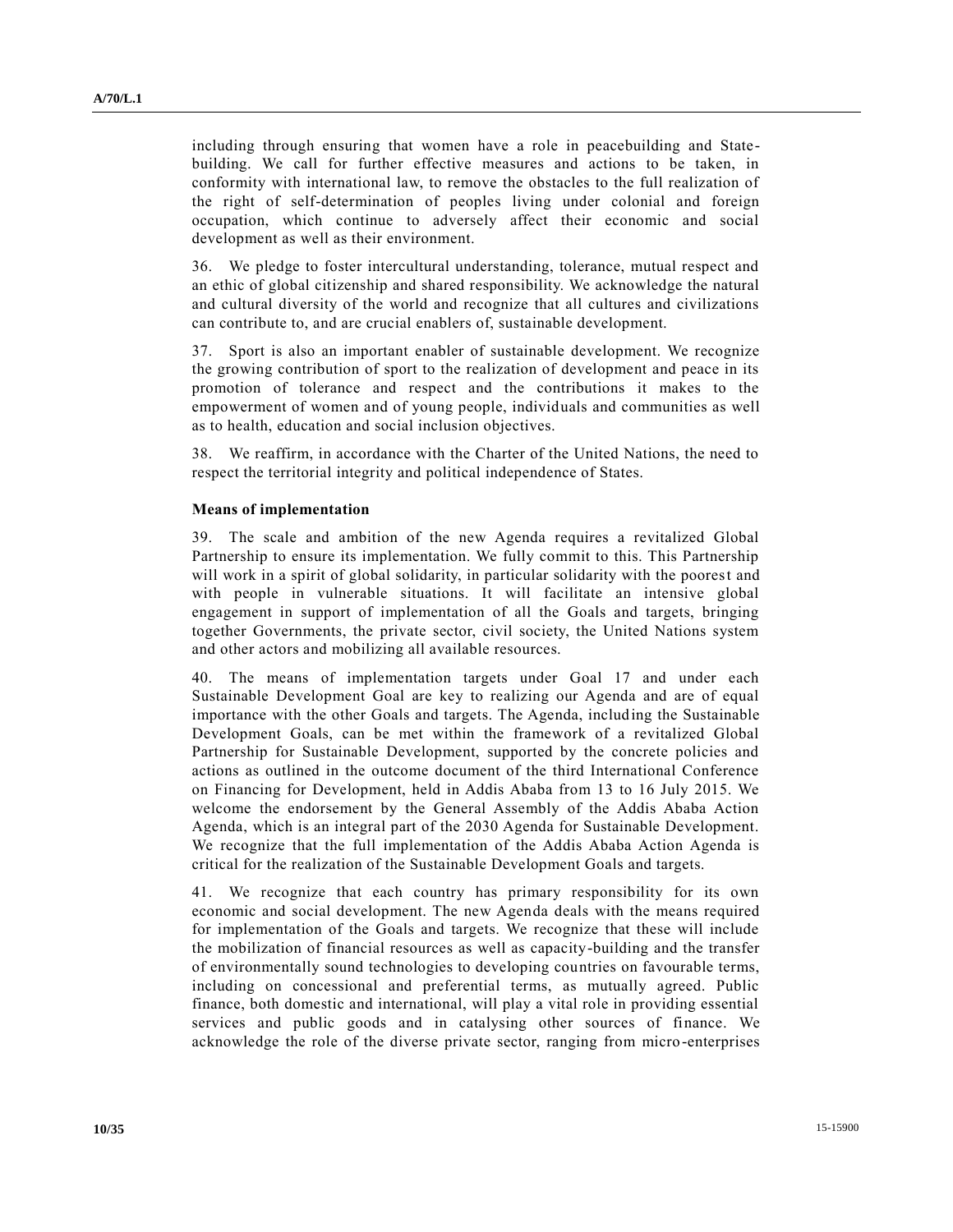to cooperatives to multinationals, and that of civil society organizations and philanthropic organizations in the implementation of the new Agenda.

42. We support the implementation of relevant strategies and programmes of action, including the Istanbul Declaration and Programme of Action, the SIDS Accelerated Modalities of Action (SAMOA) Pathway and the Vienna Programme of Action for Landlocked Developing Countries for the Decade 2014-2024, and reaffirm the importance of supporting the African Union's Agenda 2063 and the programme of the New Partnership for Africa's Development, all of which are integral to the new Agenda. We recognize the major challenge to the achievement of durable peace and sustainable development in countries in conflict and post-conflict situations.

43. We emphasize that international public finance plays an important role in complementing the efforts of countries to mobilize public resources domestically, especially in the poorest and most vulnerable countries with limited domestic resources. An important use of international public finance, including official development assistance (ODA), is to catalyse additional resource mobilization from other sources, public and private. ODA providers reaffirm their respective commitments, including the commitment by many developed countries to achieve the target of 0.7 per cent of gross national income for official development assistance (ODA/GNI) to developing countries and 0.15 per cent to 0.2 per cent of ODA/GNI to least developed countries.

44. We acknowledge the importance for international financial institutions to support, in line with their mandates, the policy space of each country, in particular developing countries. We recommit to broadening and strengthening the voice and participation of developing countries — including African countries, least developed countries, landlocked developing countries, small island developing States and middle-income countries — in international economic decision-making, norm-setting and global economic governance.

45. We acknowledge also the essential role of national parliaments through their enactment of legislation and adoption of budgets and their role in ensuring accountability for the effective implementation of our commitments. Governments and public institutions will also work closely on implementation with regional and local authorities, subregional institutions, international institutions, academia, philanthropic organizations, volunteer groups and others.

46. We underline the important role and comparative advantage of an adequately resourced, relevant, coherent, efficient and effective United Nations system in supporting the achievement of the Sustainable Development Goals and sustainable development. While stressing the importance of strengthened national ownership and leadership at the country level, we express our support for the ongoing dialogue in the Economic and Social Council on the longer-term positioning of the United Nations development system in the context of this Agenda.

# **Follow-up and review**

47. Our Governments have the primary responsibility for follow-up and review, at the national, regional and global levels, in relation to the progress made in implementing the Goals and targets over the coming 15 years. To support accountability to our citizens, we will provide for systematic follow-up and review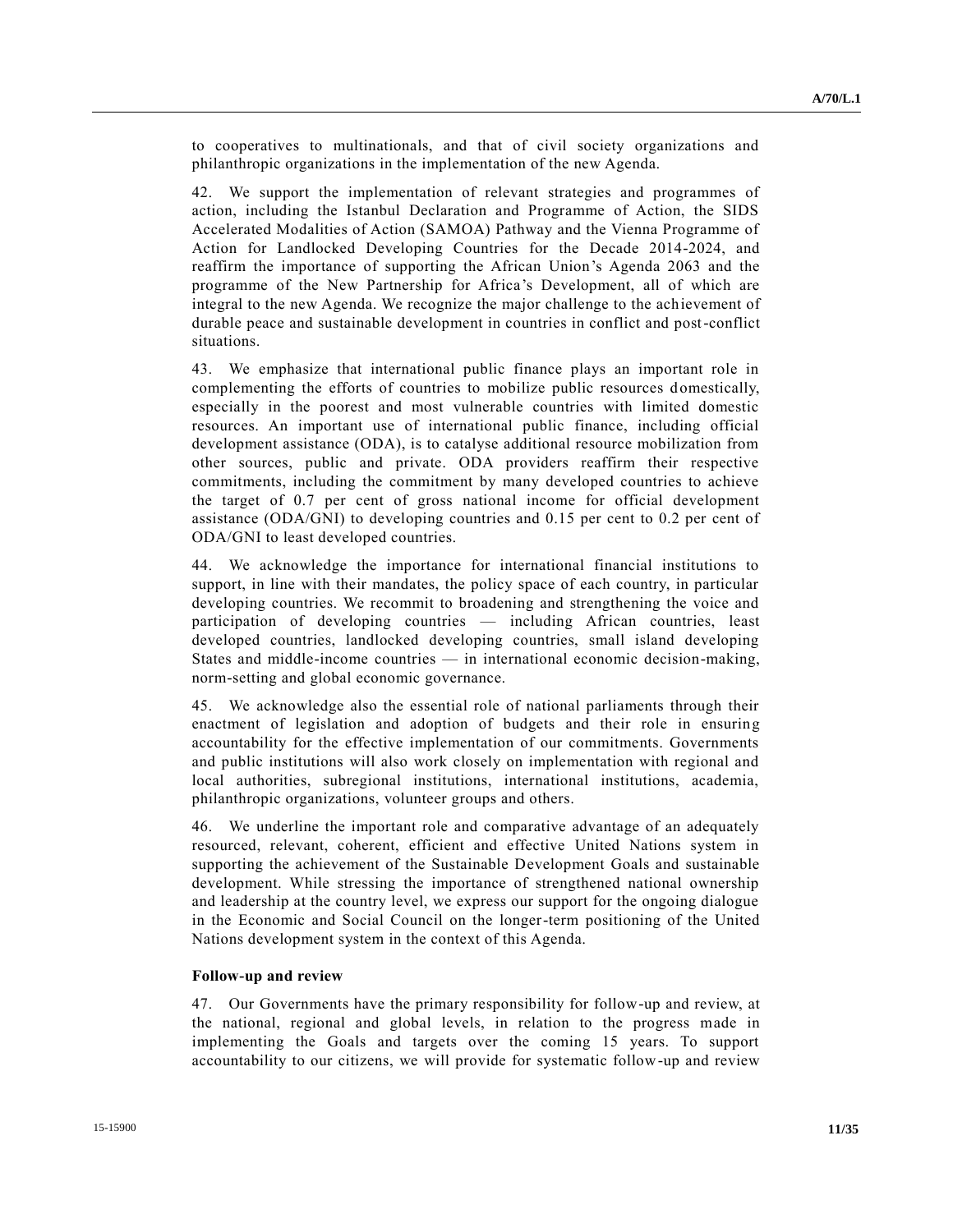at the various levels, as set out in this Agenda and the Addis Ababa Action Agenda. The high-level political forum under the auspices of the General Assembly and the Economic and Social Council will have the central role in overseeing follow-up and review at the global level.

48. Indicators are being developed to assist this work. Quality, accessible, timely and reliable disaggregated data will be needed to help with the measurement of progress and to ensure that no one is left behind. Such data is key to decisionmaking. Data and information from existing reporting mechanisms should be used where possible. We agree to intensify our efforts to strengthen statistical capacities in developing countries, particularly African countries, least developed countries, landlocked developing countries, small island developing States and middle -income countries. We are committed to developing broader measures of progress to complement gross domestic product.

#### **A call for action to change our world**

49. Seventy years ago, an earlier generation of world leaders came together to create the United Nations. From the ashes of war and division they fashioned this Organization and the values of peace, dialogue and international cooperation which underpin it. The supreme embodiment of those values is the Charter of the United Nations.

50. Today we are also taking a decision of great historic significance. We resolve to build a better future for all people, including the millions who have been denied the chance to lead decent, dignified and rewarding lives and to achieve their full human potential. We can be the first generation to succeed in ending poverty; just as we may be the last to have a chance of saving the planet. The world will be a better place in 2030 if we succeed in our objectives.

51. What we are announcing today — an Agenda for global action for the next 15 years — is a charter for people and planet in the twenty-first century. Children and young women and men are critical agents of change and will find in the new Goals a platform to channel their infinite capacities for activism into the creation of a better world.

52. "We the peoples" are the celebrated opening words of the Charter of the United Nations. It is "we the peoples" who are embarking today on the road to 2030. Our journey will involve Governments as well as parliaments, the United Nations system and other international institutions, local authorities, indigenous peoples, civil society, business and the private sector, the scientific and academic community — and all people. Millions have already engaged with, and will own, this Agenda. It is an Agenda of the people, by the people and for the people — and this, we believe, will ensure its success.

53. The future of humanity and of our planet lies in our hands. It lies also in the hands of today's younger generation who will pass the torch to future generations. We have mapped the road to sustainable development; it will be for all of us to ensure that the journey is successful and its gains irreversible.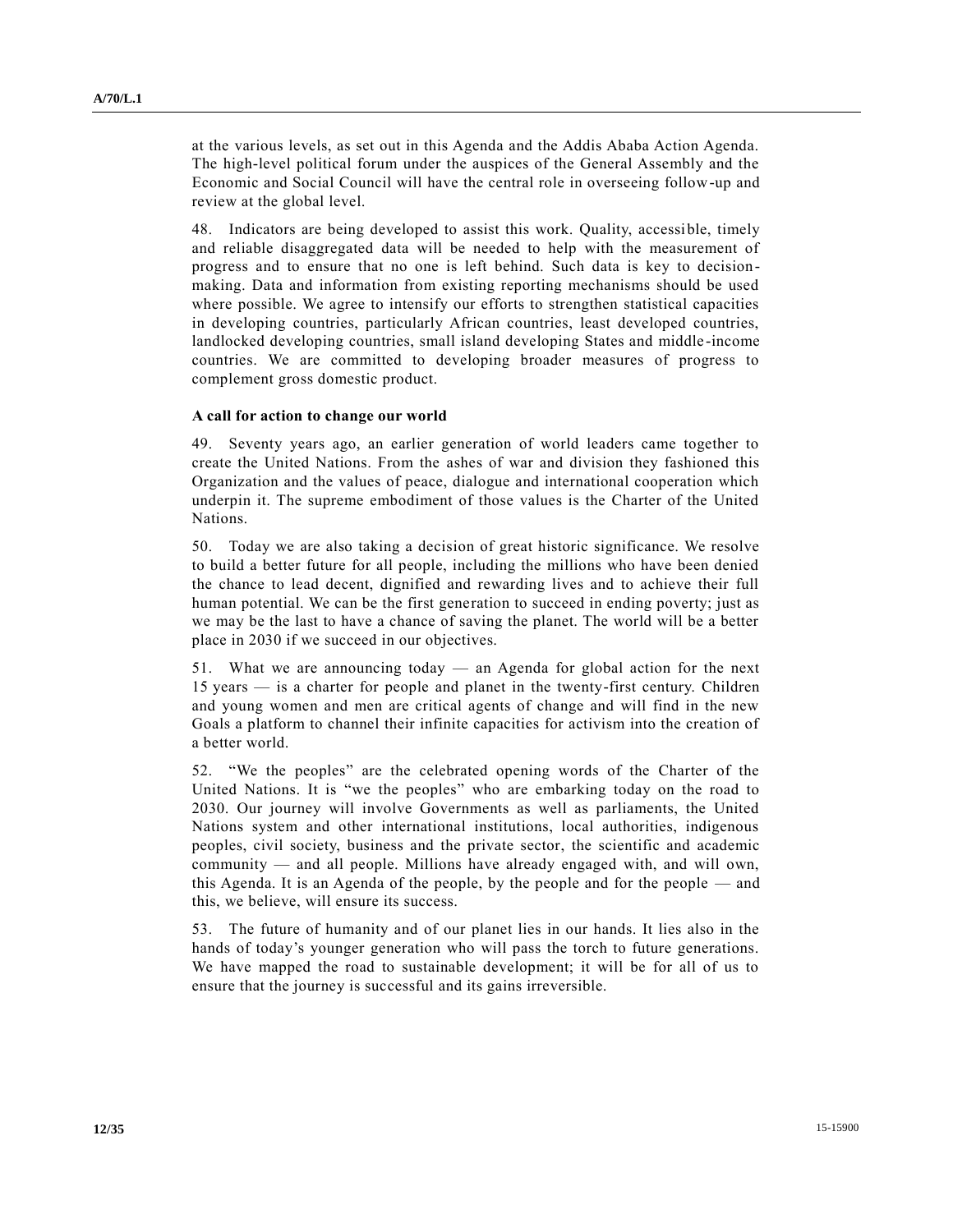# **Sustainable Development Goals and targets**

54. Following an inclusive process of intergovernmental negotiations, and based on the proposal of the Open Working Group on Sustainable Development Goals, which includes a chapeau contextualizing the latter, set out below are the Goals and targets which we have agreed.

55. The Sustainable Development Goals and targets are integrated and indivisible, global in nature and universally applicable, taking into account different national realities, capacities and levels of development and respecting national policies and priorities. Targets are defined as aspirational and global, with each Government setting its own national targets guided by the global level of ambition but taking into account national circumstances. Each Government will also decide how these aspirational and global targets should be incorporated into national planning processes, policies and strategies. It is important to recognize the link between sustainable development and other relevant ongoing processes in the economic, social and environmental fields.

56. In deciding upon these Goals and targets, we recognize that each country faces specific challenges to achieve sustainable development, and we underscore the special challenges facing the most vulnerable countries and, in particular, African countries, least developed countries, landlocked developing countries and small island developing States, as well as the specific challenges facing the middle income countries. Countries in situations of conflict also need special attention.

57. We recognize that baseline data for several of the targets remains unavailable, and we call for increased support for strengthening data collection and capacitybuilding in Member States, to develop national and global baselines where they do not yet exist. We commit to addressing this gap in data collection so as to better inform the measurement of progress, in particular for those targets below which do not have clear numerical targets.

58. We encourage ongoing efforts by States in other forums to address key issues which pose potential challenges to the implementation of our Agenda, and we respect the independent mandates of those processes. We intend that the Agenda and its implementation would support, and be without prejudice to, those other processes and the decisions taken therein.

59. We recognize that there are different approaches, visions, models and tools available to each country, in accordance with its national circumstances and priorities, to achieve sustainable development; and we reaffirm that planet Earth and its ecosystems are our common home and that "Mother Earth" is a common expression in a number of countries and regions.

**\_\_\_\_\_\_\_\_\_\_\_\_\_\_\_\_\_\_**

 $1$  Contained in the report of the Open Working Group of the General Assembly on Sustainable Development Goals [\(A/68/970](http://undocs.org/A/68/970) and Corr.1; see als[o A/68/970/Add.1](http://undocs.org/A/68/970/Add.1) and 2).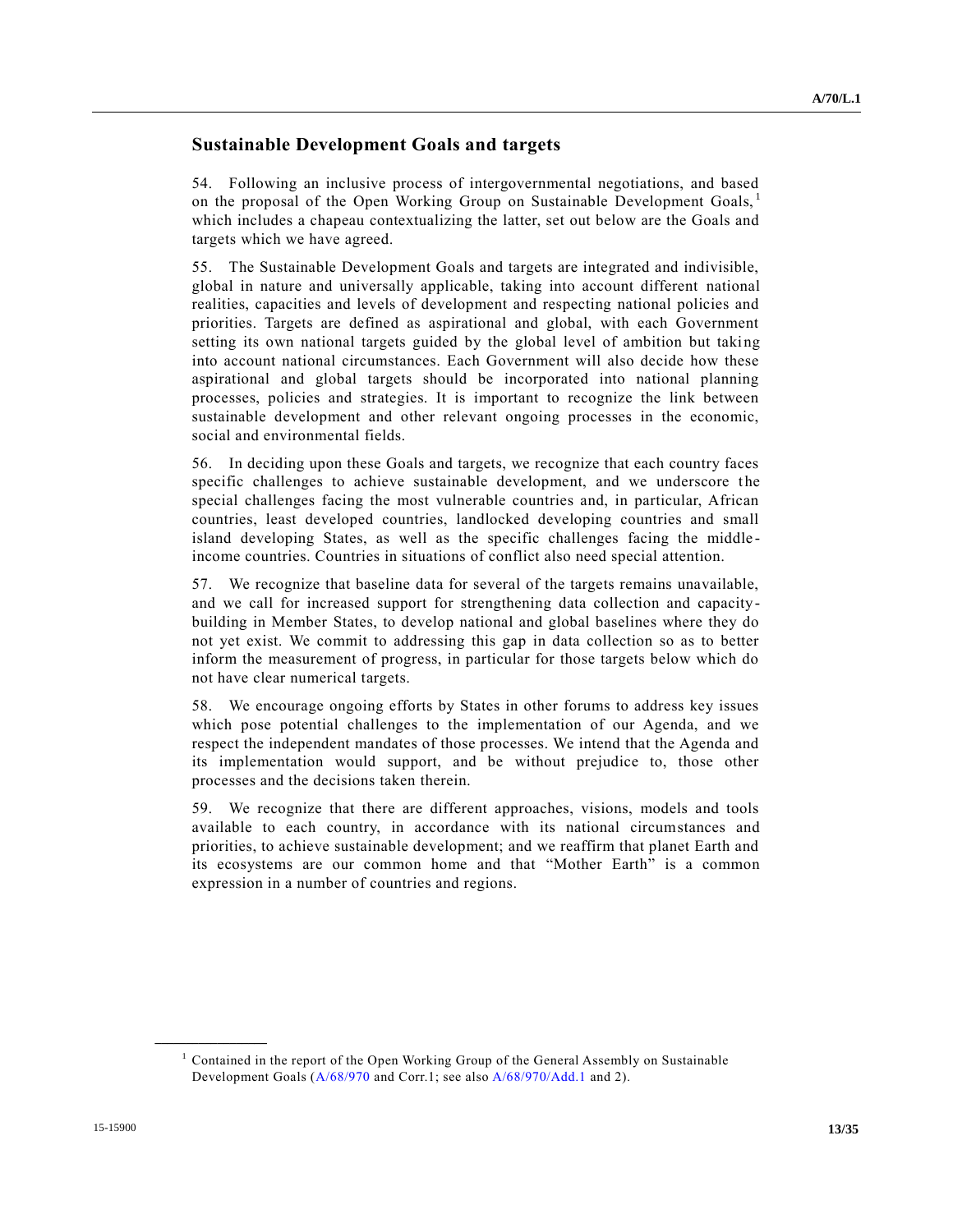| <b>Sustainable Development Goals</b>                                                                                                                                                                        |
|-------------------------------------------------------------------------------------------------------------------------------------------------------------------------------------------------------------|
| Goal 1. End poverty in all its forms everywhere                                                                                                                                                             |
| Goal 2. End hunger, achieve food security and improved nutrition and<br>promote sustainable agriculture                                                                                                     |
| Goal 3. Ensure healthy lives and promote well-being for all at all ages                                                                                                                                     |
| Goal 4. Ensure inclusive and equitable quality education and promote<br>lifelong learning opportunities for all                                                                                             |
| Goal 5. Achieve gender equality and empower all women and girls                                                                                                                                             |
| Goal 6. Ensure availability and sustainable management of water and<br>sanitation for all                                                                                                                   |
| Goal 7. Ensure access to affordable, reliable, sustainable and modern<br>energy for all                                                                                                                     |
| Goal 8. Promote sustained, inclusive and sustainable economic growth,<br>full and productive employment and decent work for all                                                                             |
| Goal 9. Build resilient infrastructure, promote inclusive and sustainable<br>industrialization and foster innovation                                                                                        |
| Goal 10. Reduce inequality within and among countries                                                                                                                                                       |
| Goal 11. Make cities and human settlements inclusive, safe, resilient and<br>sustainable                                                                                                                    |
| Goal 12. Ensure sustainable consumption and production patterns                                                                                                                                             |
| Goal 13. Take urgent action to combat climate change and its impacts*                                                                                                                                       |
| Goal 14. Conserve and sustainably use the oceans, seas and marine<br>resources for sustainable development                                                                                                  |
| Goal 15. Protect, restore and promote sustainable use of terrestrial<br>ecosystems, sustainably manage forests, combat desertification, and halt<br>and reverse land degradation and halt biodiversity loss |
| Goal 16. Promote peaceful and inclusive societies for sustainable<br>development, provide access to justice for all and build effective,<br>accountable and inclusive institutions at all levels            |
| Goal 17. Strengthen the means of implementation and revitalize the<br>Global Partnership for Sustainable Development                                                                                        |
| * Acknowledging that the United Nations Framework Convention on Climate<br>Change is the primary international, intergovernmental forum for negotiating<br>the global response to climate change.           |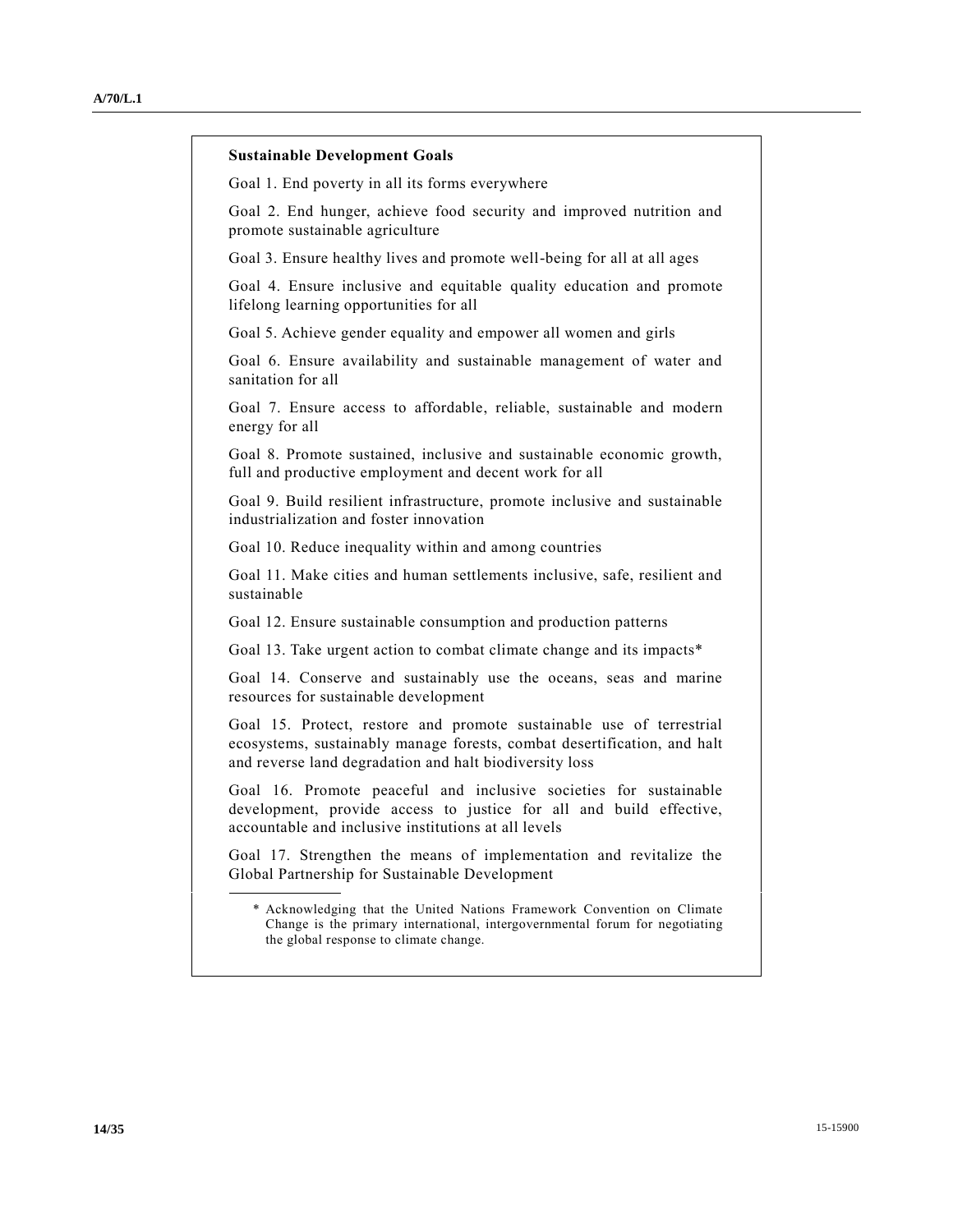# **Goal 1. End poverty in all its forms everywhere**

1.1 By 2030, eradicate extreme poverty for all people everywhere, currently measured as people living on less than \$1.25 a day

1.2 By 2030, reduce at least by half the proportion of men, women and children of all ages living in poverty in all its dimensions according to national definitions

1.3 Implement nationally appropriate social protection systems and measures for all, including floors, and by 2030 achieve substantial coverage of the poor and the vulnerable

1.4 By 2030, ensure that all men and women, in particular the poor and the vulnerable, have equal rights to economic resources, as well as access to basic services, ownership and control over land and other forms of property, inheritance, natural resources, appropriate new technology and financial services, including microfinance

1.5 By 2030, build the resilience of the poor and those in vulnerable situations and reduce their exposure and vulnerability to climate-related extreme events and other economic, social and environmental shocks and disasters

1.a Ensure significant mobilization of resources from a variety of sources, including through enhanced development cooperation, in order to provide adequate and predictable means for developing countries, in particular least developed countries, to implement programmes and policies to end poverty in all its dimensions

1.b Create sound policy frameworks at the national, regional and international levels, based on pro-poor and gender-sensitive development strategies, to support accelerated investment in poverty eradication actions

# **Goal 2. End hunger, achieve food security and improved nutrition and promote sustainable agriculture**

2.1 By 2030, end hunger and ensure access by all people, in particular the poor and people in vulnerable situations, including infants, to safe, nutritious and sufficient food all year round

2.2 By 2030, end all forms of malnutrition, including achieving, by 2025, the internationally agreed targets on stunting and wasting in children under 5 years of age, and address the nutritional needs of adolescent girls, pregnant and lactating women and older persons

2.3 By 2030, double the agricultural productivity and incomes of small-scale food producers, in particular women, indigenous peoples, family farmers, pastoralists and fishers, including through secure and equal access to land, other productive resources and inputs, knowledge, financial services, markets and opportunities for value addition and non-farm employment

2.4 By 2030, ensure sustainable food production systems and implement resilient agricultural practices that increase productivity and production, that help maintain ecosystems, that strengthen capacity for adaptation to climate change, extreme weather, drought, flooding and other disasters and that progressively improve land and soil quality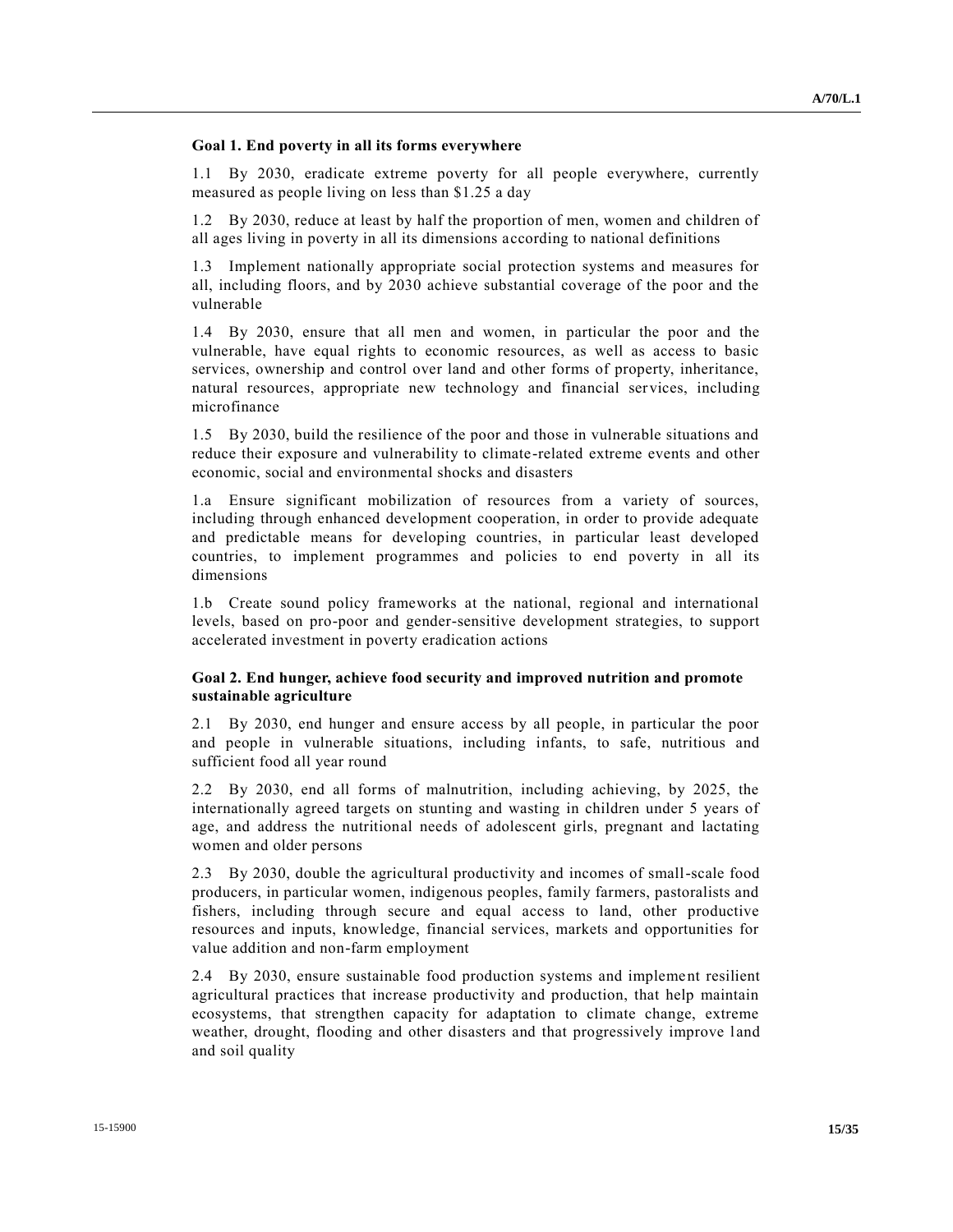2.5 By 2020, maintain the genetic diversity of seeds, cultivated plants and farmed and domesticated animals and their related wild species, including through soundly managed and diversified seed and plant banks at the national, regional and international levels, and promote access to and fair and equitable sharing of benefits arising from the utilization of genetic resources and associated traditional knowledge, as internationally agreed

2.a Increase investment, including through enhanced international cooperation, in rural infrastructure, agricultural research and extension services, technology development and plant and livestock gene banks in order to enhance agricultural productive capacity in developing countries, in particular least developed countries

2.b Correct and prevent trade restrictions and distortions in world agricultural markets, including through the parallel elimination of all forms of agricultural export subsidies and all export measures with equivalent effect, in accordance with the mandate of the Doha Development Round

2.c Adopt measures to ensure the proper functioning of food commodity markets and their derivatives and facilitate timely access to market information, including on food reserves, in order to help limit extreme food price volatility

### **Goal 3. Ensure healthy lives and promote well-being for all at all ages**

3.1 By 2030, reduce the global maternal mortality ratio to less than 70 per 100,000 live births

3.2 By 2030, end preventable deaths of newborns and children under 5 years of age, with all countries aiming to reduce neonatal mortality to at least as low as 12 per 1,000 live births and under-5 mortality to at least as low as 25 per 1,000 live births

3.3 By 2030, end the epidemics of AIDS, tuberculosis, malaria and neglected tropical diseases and combat hepatitis, water-borne diseases and other communicable diseases

3.4 By 2030, reduce by one third premature mortality from non-communicable diseases through prevention and treatment and promote mental health and wellbeing

3.5 Strengthen the prevention and treatment of substance abuse, including narcotic drug abuse and harmful use of alcohol

3.6 By 2020, halve the number of global deaths and injuries from road traffic accidents

3.7 By 2030, ensure universal access to sexual and reproductive health-care services, including for family planning, information and education, and the integration of reproductive health into national strategies and programmes

3.8 Achieve universal health coverage, including financial risk protection, access to quality essential health-care services and access to safe, effective, quality and affordable essential medicines and vaccines for all

3.9 By 2030, substantially reduce the number of deaths and illnesses from hazardous chemicals and air, water and soil pollution and contamination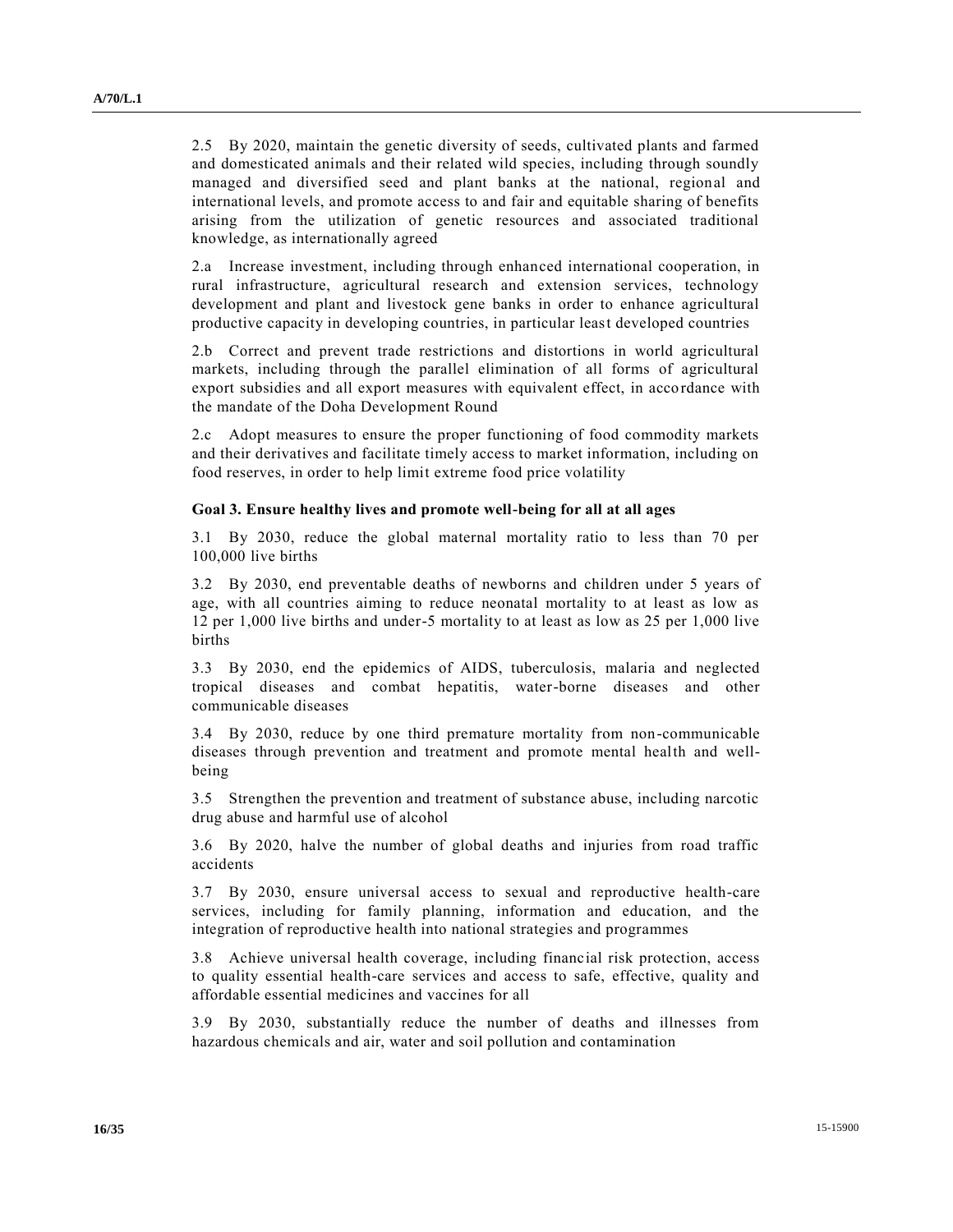3.a Strengthen the implementation of the World Health Organization Framework Convention on Tobacco Control in all countries, as appropriate

3.b Support the research and development of vaccines and medicines for the communicable and non-communicable diseases that primarily affect developing countries, provide access to affordable essential medicines and vaccines, in accordance with the Doha Declaration on the TRIPS Agreement and Public Health, which affirms the right of developing countries to use to the full the provisions in the Agreement on Trade-Related Aspects of Intellectual Property Rights regarding flexibilities to protect public health, and, in particular, provide access to medicines for all

3.c Substantially increase health financing and the recruitment, development, training and retention of the health workforce in developing countries, especially in least developed countries and small island developing States

3.d Strengthen the capacity of all countries, in particular developing countries, for early warning, risk reduction and management of national and global health risks

# **Goal 4. Ensure inclusive and equitable quality education and promote lifelong learning opportunities for all**

4.1 By 2030, ensure that all girls and boys complete free, equitable and quality primary and secondary education leading to relevant and effective learning outcomes

4.2 By 2030, ensure that all girls and boys have access to quality early childhood development, care and pre-primary education so that they are ready for primary education

4.3 By 2030, ensure equal access for all women and men to affordable and quality technical, vocational and tertiary education, including university

4.4 By 2030, substantially increase the number of youth and adults who have relevant skills, including technical and vocational skills, for employment, decent jobs and entrepreneurship

4.5 By 2030, eliminate gender disparities in education and ensure equal access to all levels of education and vocational training for the vulnerable, including persons with disabilities, indigenous peoples and children in vulnerable situations

4.6 By 2030, ensure that all youth and a substantial proportion of adults, both men and women, achieve literacy and numeracy

4.7 By 2030, ensure that all learners acquire the knowledge and skills needed to promote sustainable development, including, among others, through education for sustainable development and sustainable lifestyles, human rights, gender equality, promotion of a culture of peace and non-violence, global citizenship and appreciation of cultural diversity and of culture's contribution to sustainable development

4.a Build and upgrade education facilities that are child, disability and gender sensitive and provide safe, non-violent, inclusive and effective learning environments for all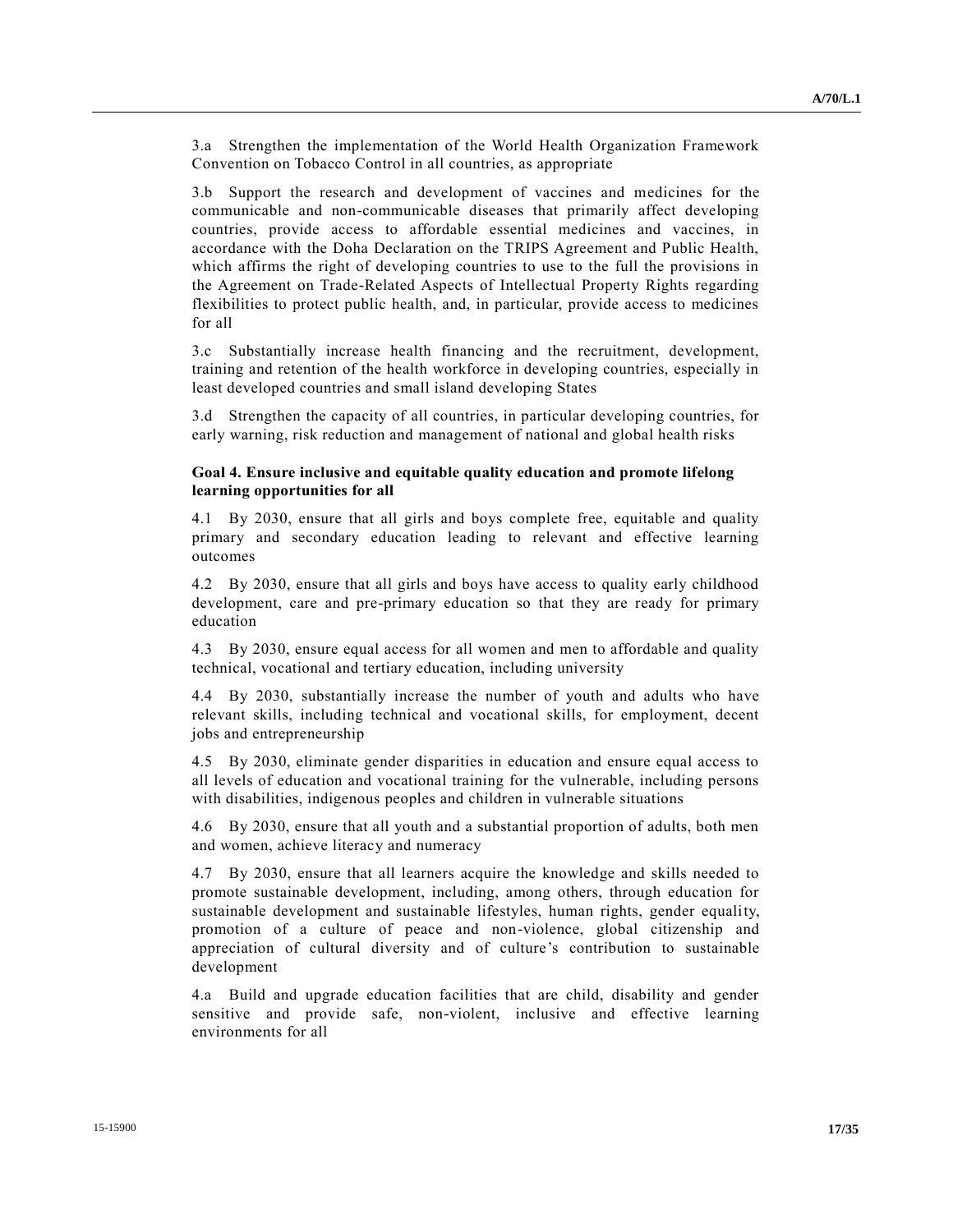4.b By 2020, substantially expand globally the number of scholarships available to developing countries, in particular least developed countries, small island developing States and African countries, for enrolment in higher education, including vocational training and information and communications technology, technical, engineering and scientific programmes, in developed countries and other developing countries

4.c By 2030, substantially increase the supply of qualified teachers, including through international cooperation for teacher training in developing countries, especially least developed countries and small island developing States

## **Goal 5. Achieve gender equality and empower all women and girls**

5.1 End all forms of discrimination against all women and girls everywhere

5.2 Eliminate all forms of violence against all women and girls in the public and private spheres, including trafficking and sexual and other types of exploitation

5.3 Eliminate all harmful practices, such as child, early and forced marriage and female genital mutilation

5.4 Recognize and value unpaid care and domestic work through the provision of public services, infrastructure and social protection policies and the promotion of shared responsibility within the household and the family as nationally appropriate

5.5 Ensure women's full and effective participation and equal opportunities for leadership at all levels of decision-making in political, economic and public life

5.6 Ensure universal access to sexual and reproductive health and reproductive rights as agreed in accordance with the Programme of Action of the International Conference on Population and Development and the Beijing Platform for Action and the outcome documents of their review conferences

5.a Undertake reforms to give women equal rights to economic resources, as well as access to ownership and control over land and other forms of property, financial services, inheritance and natural resources, in accordance with national laws

5.b Enhance the use of enabling technology, in particular information and communications technology, to promote the empowerment of women

5.c Adopt and strengthen sound policies and enforceable legislation for the promotion of gender equality and the empowerment of all women and girls at all levels

# **Goal 6. Ensure availability and sustainable management of water and sanitation for all**

6.1 By 2030, achieve universal and equitable access to safe and affordable drinking water for all

6.2 By 2030, achieve access to adequate and equitable sanitation and hygiene for all and end open defecation, paying special attention to the needs of women and girls and those in vulnerable situations

6.3 By 2030, improve water quality by reducing pollution, eliminating dumping and minimizing release of hazardous chemicals and materials, halving the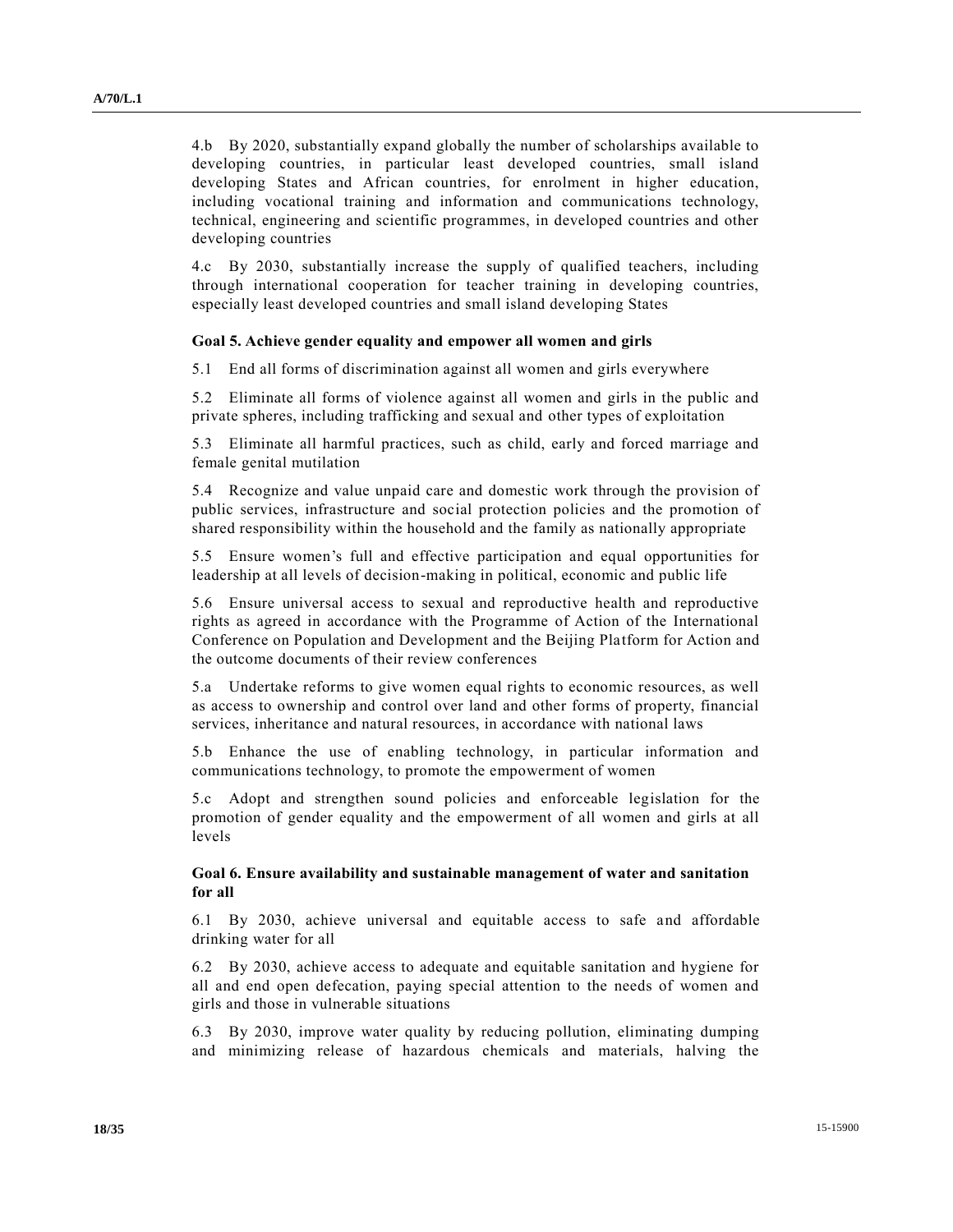proportion of untreated wastewater and substantially increasing recycling and safe reuse globally

6.4 By 2030, substantially increase water-use efficiency across all sectors and ensure sustainable withdrawals and supply of freshwater to address water scarcity and substantially reduce the number of people suffering from water scarcity

6.5 By 2030, implement integrated water resources management at all levels, including through transboundary cooperation as appropriate

6.6 By 2020, protect and restore water-related ecosystems, including mountains, forests, wetlands, rivers, aquifers and lakes

6.a By 2030, expand international cooperation and capacity-building support to developing countries in water- and sanitation-related activities and programmes, including water harvesting, desalination, water efficiency, wastewater treatment, recycling and reuse technologies

6.b Support and strengthen the participation of local communities in improving water and sanitation management

## **Goal 7. Ensure access to affordable, reliable, sustainable and modern energy for all**

7.1 By 2030, ensure universal access to affordable, reliable and modern energy services

7.2 By 2030, increase substantially the share of renewable energy in the global energy mix

7.3 By 2030, double the global rate of improvement in energy efficiency

7.a By 2030, enhance international cooperation to facilitate access to clean energy research and technology, including renewable energy, energy efficiency and advanced and cleaner fossil-fuel technology, and promote investment in energy infrastructure and clean energy technology

7.b By 2030, expand infrastructure and upgrade technology for supplying modern and sustainable energy services for all in developing countries, in particular least developed countries, small island developing States and landlocked develo ping countries, in accordance with their respective programmes of support

# **Goal 8. Promote sustained, inclusive and sustainable economic growth, full and productive employment and decent work for all**

8.1 Sustain per capita economic growth in accordance with national circumstances and, in particular, at least 7 per cent gross domestic product growth per annum in the least developed countries

8.2 Achieve higher levels of economic productivity through diversification, technological upgrading and innovation, including through a focus on high-value added and labour-intensive sectors

8.3 Promote development-oriented policies that support productive activities, decent job creation, entrepreneurship, creativity and innovation, and encourage the formalization and growth of micro-, small- and medium-sized enterprises, including through access to financial services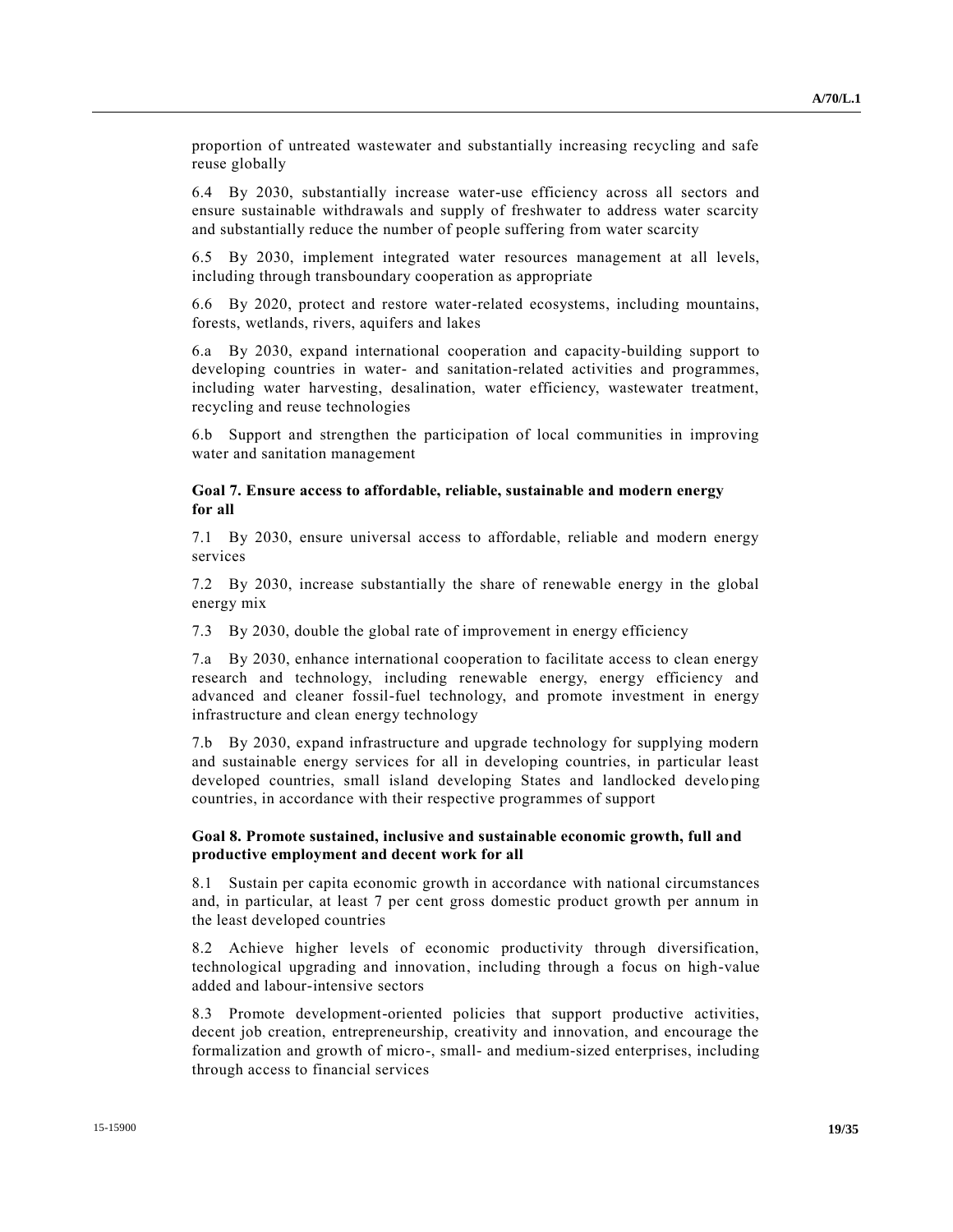8.4 Improve progressively, through 2030, global resource efficiency in consumption and production and endeavour to decouple economic growth from environmental degradation, in accordance with the 10-Year Framework of Programmes on Sustainable Consumption and Production, with developed countries taking the lead

8.5 By 2030, achieve full and productive employment and decent work for all women and men, including for young people and persons with disabilities, and equal pay for work of equal value

8.6 By 2020, substantially reduce the proportion of youth not in employment, education or training

8.7 Take immediate and effective measures to eradicate forced labour, end modern slavery and human trafficking and secure the prohibition and elimination of the worst forms of child labour, including recruitment and use of child soldiers, and by 2025 end child labour in all its forms

8.8 Protect labour rights and promote safe and secure working environments for all workers, including migrant workers, in particular women migrants, and those in precarious employment

8.9 By 2030, devise and implement policies to promote sustainable tourism that creates jobs and promotes local culture and products

8.10 Strengthen the capacity of domestic financial institutions to encourage and expand access to banking, insurance and financial services for all

8.a Increase Aid for Trade support for developing countries, in particular least developed countries, including through the Enhanced Integrated Framework for Trade-related Technical Assistance to Least Developed Countries

8.b By 2020, develop and operationalize a global strategy for youth employment and implement the Global Jobs Pact of the International Labour Organization

# **Goal 9. Build resilient infrastructure, promote inclusive and sustainable industrialization and foster innovation**

9.1 Develop quality, reliable, sustainable and resilient infrastructure, including regional and transborder infrastructure, to support economic development and human well-being, with a focus on affordable and equitable access for all

9.2 Promote inclusive and sustainable industrialization and, by 2030, significantly raise industry's share of employment and gross domestic product, in line with national circumstances, and double its share in least developed countries

9.3 Increase the access of small-scale industrial and other enterprises, in particular in developing countries, to financial services, including affordable credit, and their integration into value chains and markets

9.4 By 2030, upgrade infrastructure and retrofit industries to make them sustainable, with increased resource-use efficiency and greater adoption of clean and environmentally sound technologies and industrial processes, with all countries taking action in accordance with their respective capabilities

9.5 Enhance scientific research, upgrade the technological capabilities of industrial sectors in all countries, in particular developing countries, including, by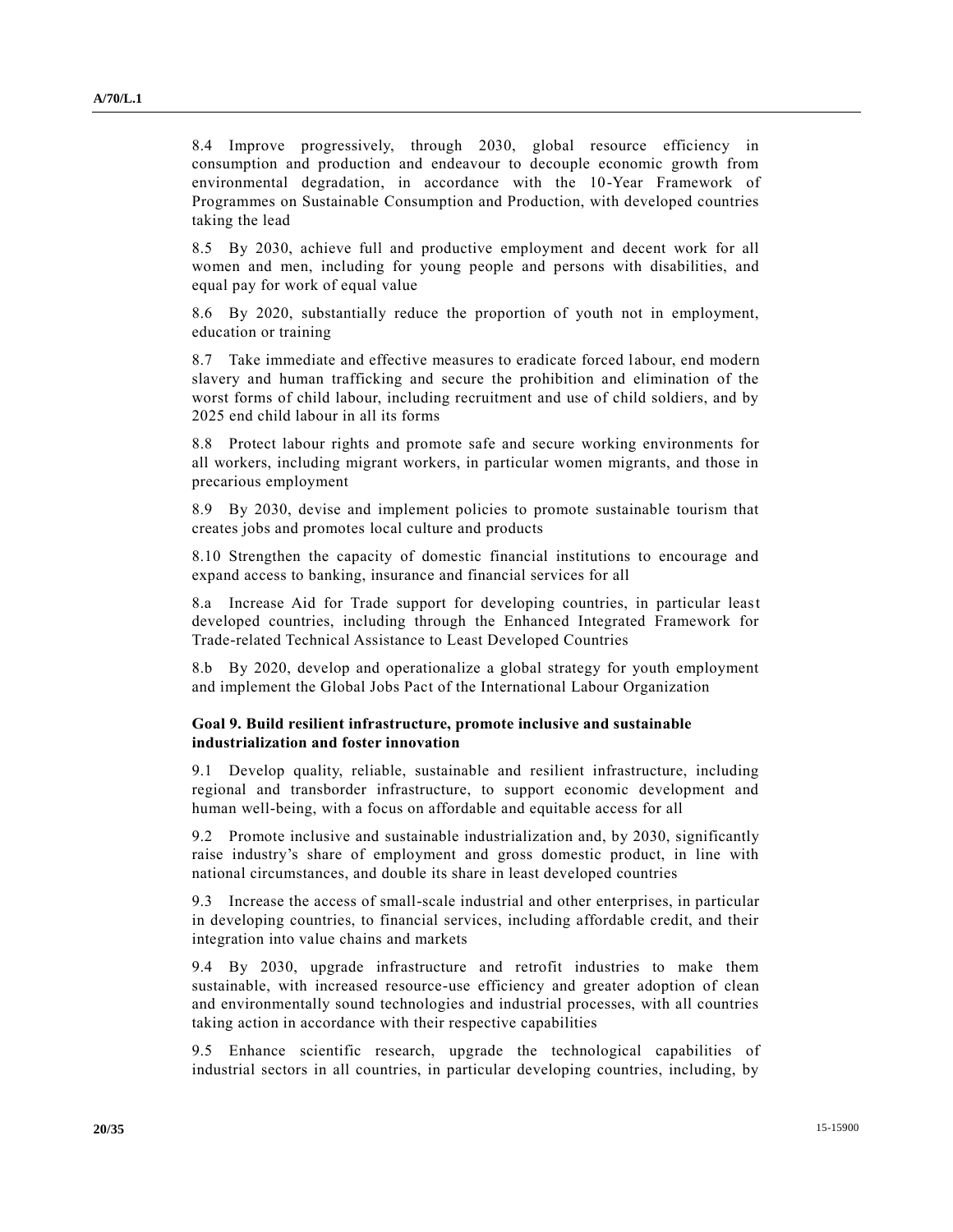2030, encouraging innovation and substantially increasing the number of research and development workers per 1 million people and public and private research and development spending

9.a Facilitate sustainable and resilient infrastructure development in developing countries through enhanced financial, technological and technical support to African countries, least developed countries, landlocked developing countries and small island developing States

9.b Support domestic technology development, research and innovation in developing countries, including by ensuring a conducive policy environment for, inter alia, industrial diversification and value addition to commodities

9.c Significantly increase access to information and communications technology and strive to provide universal and affordable access to the Internet in least developed countries by 2020

#### **Goal 10. Reduce inequality within and among countries**

10.1 By 2030, progressively achieve and sustain income growth of the bottom 40 per cent of the population at a rate higher than the national average

10.2 By 2030, empower and promote the social, economic and political inclusio n of all, irrespective of age, sex, disability, race, ethnicity, origin, religion or economic or other status

10.3 Ensure equal opportunity and reduce inequalities of outcome, including by eliminating discriminatory laws, policies and practices and promoting appropriate legislation, policies and action in this regard

10.4 Adopt policies, especially fiscal, wage and social protection policies, and progressively achieve greater equality

10.5 Improve the regulation and monitoring of global financial markets and institutions and strengthen the implementation of such regulations

10.6 Ensure enhanced representation and voice for developing countries in decision-making in global international economic and financial institutions in order to deliver more effective, credible, accountable and legitimate institutions

10.7 Facilitate orderly, safe, regular and responsible migration and mobility of people, including through the implementation of planned and well-managed migration policies

10.a Implement the principle of special and differential treatment for developing countries, in particular least developed countries, in accordance with World Trade Organization agreements

10.b Encourage official development assistance and financial flows, including foreign direct investment, to States where the need is greatest, in particular least developed countries, African countries, small island developing States and landlocked developing countries, in accordance with their national plans and programmes

10.c By 2030, reduce to less than 3 per cent the transaction costs of migrant remittances and eliminate remittance corridors with costs higher than 5 per cent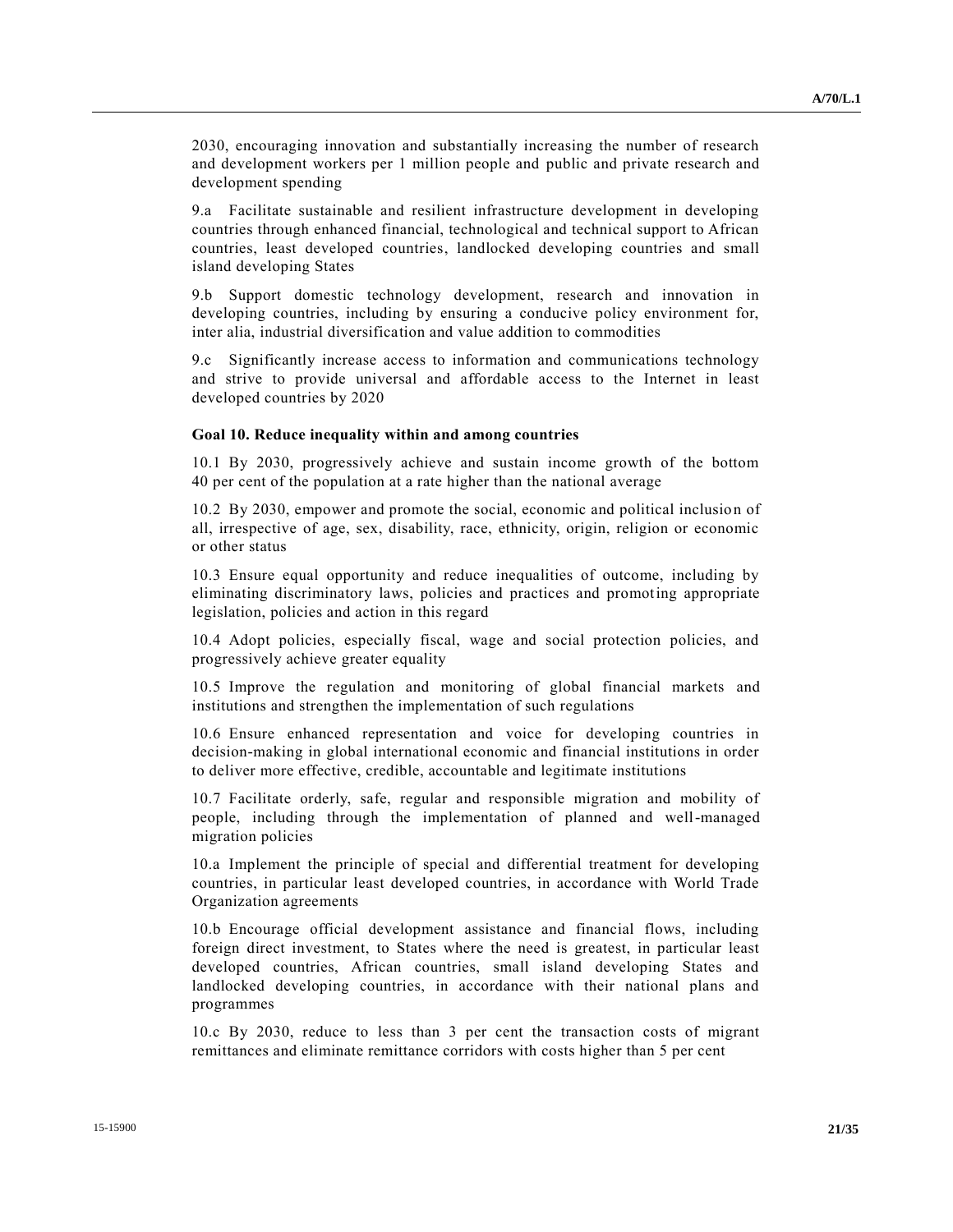# **Goal 11. Make cities and human settlements inclusive, safe, resilient and sustainable**

11.1 By 2030, ensure access for all to adequate, safe and affordable housing and basic services and upgrade slums

11.2 By 2030, provide access to safe, affordable, accessible and sustainable transport systems for all, improving road safety, notably by expanding public transport, with special attention to the needs of those in vulnerable situations, women, children, persons with disabilities and older persons

11.3 By 2030, enhance inclusive and sustainable urbanization and capacity for participatory, integrated and sustainable human settlement planning and management in all countries

11.4 Strengthen efforts to protect and safeguard the world's cultural and natural heritage

11.5 By 2030, significantly reduce the number of deaths and the number of people affected and substantially decrease the direct economic losses relative to global gross domestic product caused by disasters, including water-related disasters, with a focus on protecting the poor and people in vulnerable situations

11.6 By 2030, reduce the adverse per capita environmental impact of cities, including by paying special attention to air quality and municipal and other waste management

11.7 By 2030, provide universal access to safe, inclusive and accessible, green and public spaces, in particular for women and children, older persons and persons with disabilities

11.a Support positive economic, social and environmental links between urban, peri-urban and rural areas by strengthening national and regional development planning

11.b By 2020, substantially increase the number of cities and human settlements adopting and implementing integrated policies and plans towards inclusion, resource efficiency, mitigation and adaptation to climate change, resilience to disasters, and develop and implement, in line with the Sendai Framework for Disaster Risk Reduction 2015-2030, holistic disaster risk management at all levels

11.c Support least developed countries, including through financial and technical assistance, in building sustainable and resilient buildings utilizing local materials

# **Goal 12. Ensure sustainable consumption and production patterns**

12.1 Implement the 10-Year Framework of Programmes on Sustainable Consumption and Production Patterns, all countries taking action, with developed countries taking the lead, taking into account the development and capabilities of developing countries

12.2 By 2030, achieve the sustainable management and efficient use of natural resources

12.3 By 2030, halve per capita global food waste at the retail and consumer levels and reduce food losses along production and supply chains, including post-harvest losses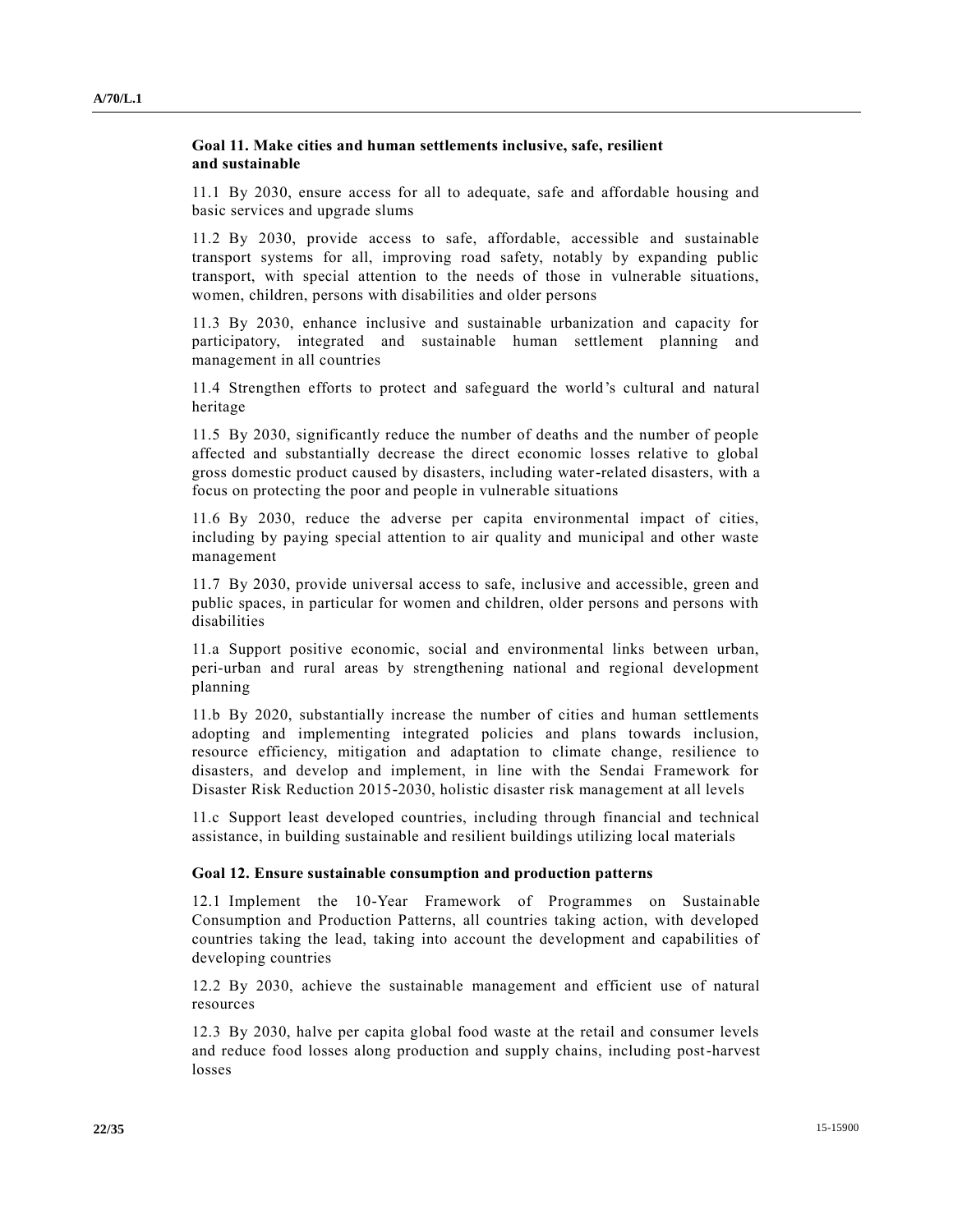12.4 By 2020, achieve the environmentally sound management of chemicals and all wastes throughout their life cycle, in accordance with agreed international frameworks, and significantly reduce their release to air, water and soil in order to minimize their adverse impacts on human health and the environment

12.5 By 2030, substantially reduce waste generation through prevention, reduction, recycling and reuse

12.6 Encourage companies, especially large and transnational companies, to adopt sustainable practices and to integrate sustainability information into their reporting cycle

12.7 Promote public procurement practices that are sustainable, in accordance with national policies and priorities

12.8 By 2030, ensure that people everywhere have the relevant information and awareness for sustainable development and lifestyles in harmony with nature

12.a Support developing countries to strengthen their scientific and technological capacity to move towards more sustainable patterns of consumption and production

12.b Develop and implement tools to monitor sustainable development impacts for sustainable tourism that creates jobs and promotes local culture and products

12.c Rationalize inefficient fossil-fuel subsidies that encourage wasteful consumption by removing market distortions, in accordance with national circumstances, including by restructuring taxation and phasing out those harmful subsidies, where they exist, to reflect their environmental impacts, taking fully into account the specific needs and conditions of developing countries and minimizing the possible adverse impacts on their development in a manner that protects the poor and the affected communities

#### **Goal 13. Take urgent action to combat climate change and its impacts**\*

13.1 Strengthen resilience and adaptive capacity to climate-related hazards and natural disasters in all countries

13.2 Integrate climate change measures into national policies, strategies and planning

13.3 Improve education, awareness-raising and human and institutional capacity on climate change mitigation, adaptation, impact reduction and early warning

13.a Implement the commitment undertaken by developed-country parties to the United Nations Framework Convention on Climate Change to a goal of mobilizing jointly \$100 billion annually by 2020 from all sources to address the needs of developing countries in the context of meaningful mitigation actions and transparency on implementation and fully operationalize the Green Climate Fund through its capitalization as soon as possible

13.b Promote mechanisms for raising capacity for effective climate change -related planning and management in least developed countries and small island developing States, including focusing on women, youth and local and marginalized communities

<sup>\*</sup> Acknowledging that the United Nations Framework Convention on Climate Change is the primary international, intergovernmental forum for negotiating the global response to climate change.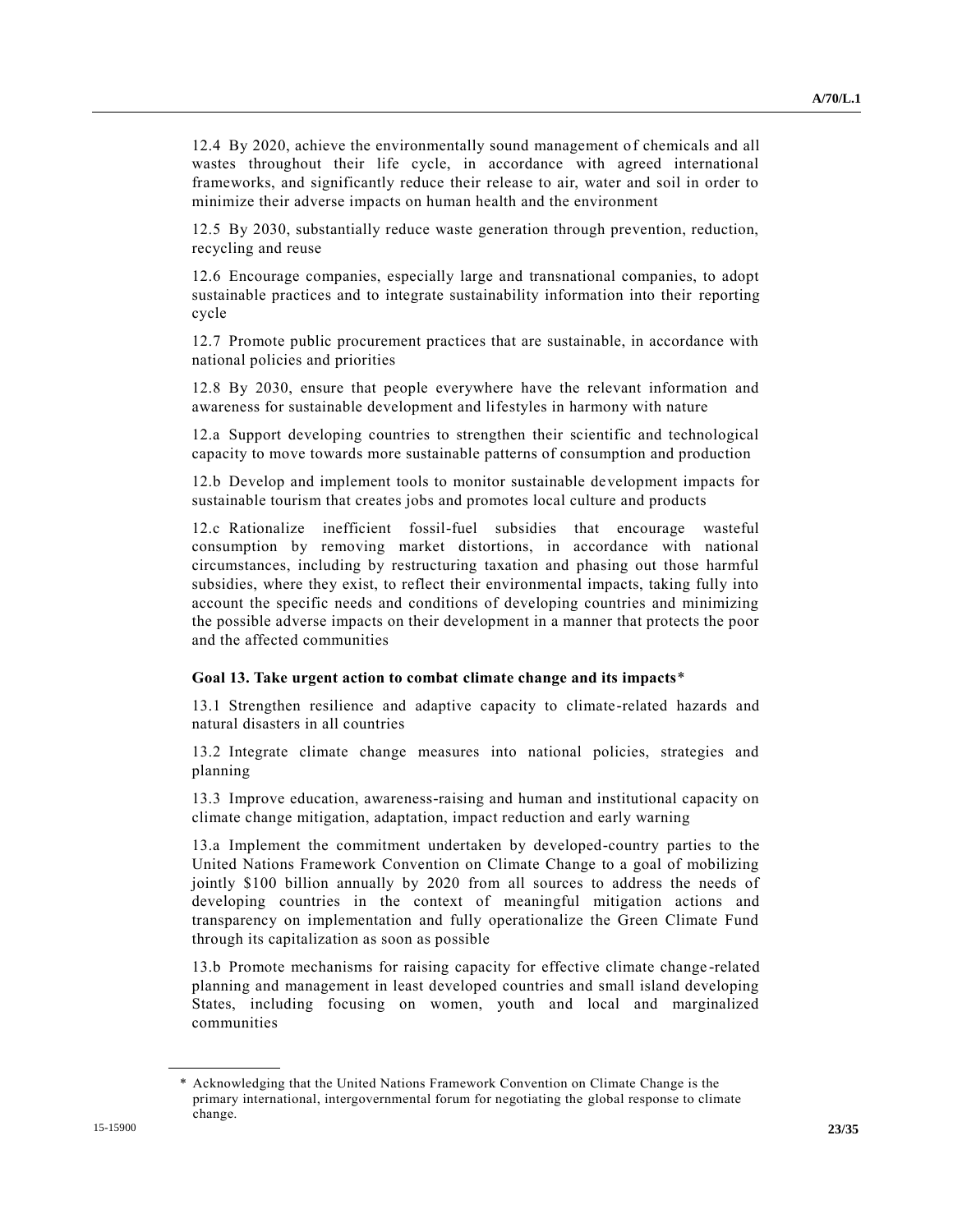# **Goal 14. Conserve and sustainably use the oceans, seas and marine resources for sustainable development**

14.1 By 2025, prevent and significantly reduce marine pollution of all kinds, in particular from land-based activities, including marine debris and nutrient pollution

14.2 By 2020, sustainably manage and protect marine and coastal ecosystems to avoid significant adverse impacts, including by strengthening their resilience, and take action for their restoration in order to achieve healthy and productive oceans

14.3 Minimize and address the impacts of ocean acidification, including through enhanced scientific cooperation at all levels

14.4 By 2020, effectively regulate harvesting and end overfishing, illegal, unreported and unregulated fishing and destructive fishing practices and implement science-based management plans, in order to restore fish stocks in the shortest time feasible, at least to levels that can produce maximum sustainable yield as determined by their biological characteristics

14.5 By 2020, conserve at least 10 per cent of coastal and marine areas, consistent with national and international law and based on the best available scientific information

14.6 By 2020, prohibit certain forms of fisheries subsidies which contribute to overcapacity and overfishing, eliminate subsidies that contribute to illegal, unreported and unregulated fishing and refrain from introducing new such subsidies, recognizing that appropriate and effective special and differential treatment for developing and least developed countries should be an integral part of the World Trade Organization fisheries subsidies negotiation<sup>2</sup>

14.7 By 2030, increase the economic benefits to small island developing States and least developed countries from the sustainable use of marine resources, including through sustainable management of fisheries, aquaculture and tourism

14.a Increase scientific knowledge, develop research capacity and transfer marine technology, taking into account the Intergovernmental Oceanographic Commission Criteria and Guidelines on the Transfer of Marine Technology, in order to improve ocean health and to enhance the contribution of marine biodiversity to the development of developing countries, in particular small island developing States and least developed countries

14.b Provide access for small-scale artisanal fishers to marine resources and markets

14.c Enhance the conservation and sustainable use of oceans and their resources by implementing international law as reflected in the United Nations Convention on the Law of the Sea, which provides the legal framework for the conservation and sustainable use of oceans and their resources, as recalled in paragraph 158 of "The future we want"

**\_\_\_\_\_\_\_\_\_\_\_\_\_\_\_\_\_\_**

<sup>&</sup>lt;sup>2</sup> Taking into account ongoing World Trade Organization negotiations, the Doha Development Agenda and the Hong Kong ministerial mandate.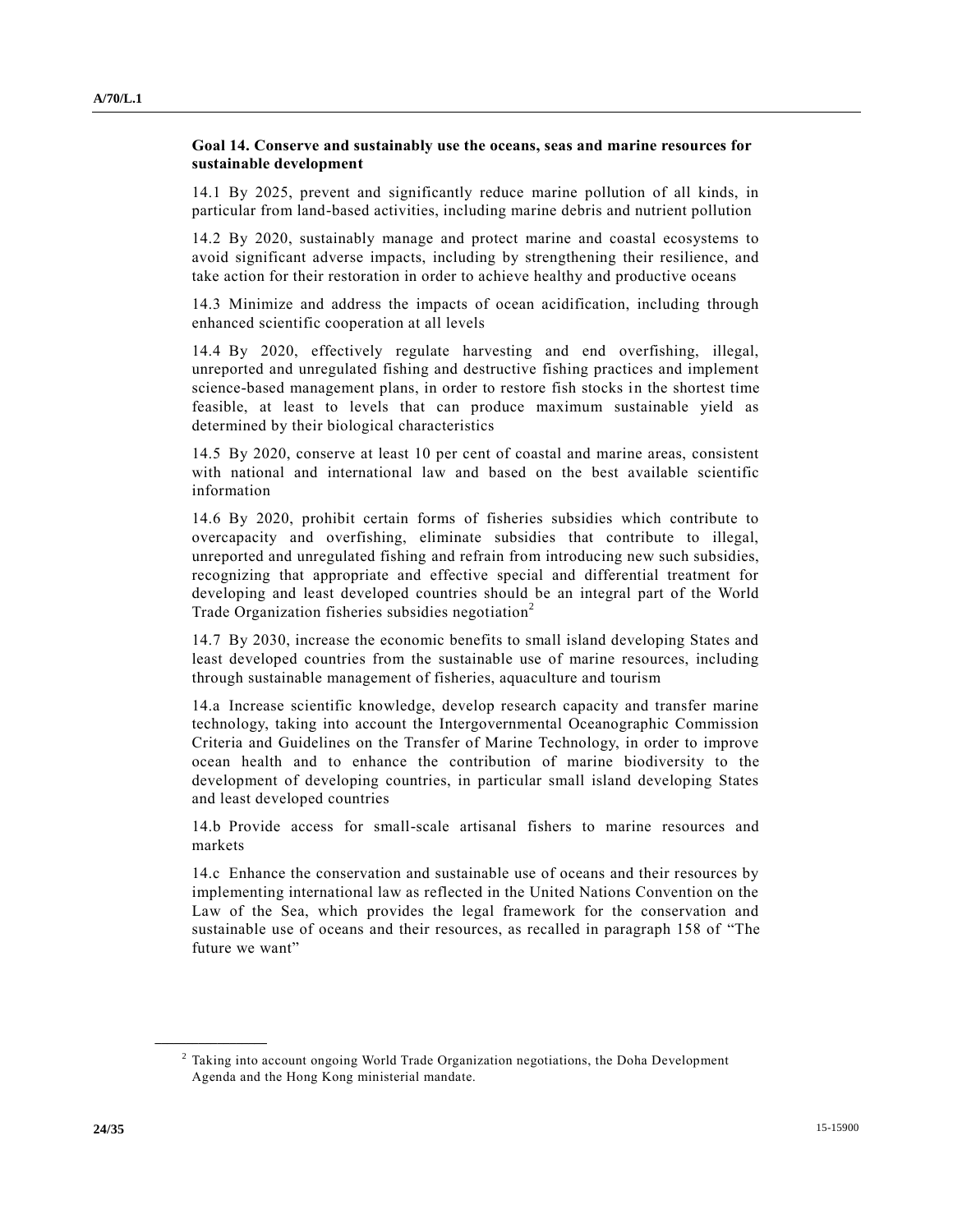# **Goal 15. Protect, restore and promote sustainable use of terrestrial ecosystems, sustainably manage forests, combat desertification, and halt and reverse land degradation and halt biodiversity loss**

15.1 By 2020, ensure the conservation, restoration and sustainable use of terrestrial and inland freshwater ecosystems and their services, in particular forests, wetlands, mountains and drylands, in line with obligations under international agreements

15.2 By 2020, promote the implementation of sustainable management of all types of forests, halt deforestation, restore degraded forests and substantially increase afforestation and reforestation globally

15.3 By 2030, combat desertification, restore degraded land and soil, including land affected by desertification, drought and floods, and strive to achieve a land degradation-neutral world

15.4 By 2030, ensure the conservation of mountain ecosystems, including their biodiversity, in order to enhance their capacity to provide benefits that are essential for sustainable development

15.5 Take urgent and significant action to reduce the degradation of natural habitats, halt the loss of biodiversity and, by 2020, protect and prevent the extinction of threatened species

15.6 Promote fair and equitable sharing of the benefits arising from the utilization of genetic resources and promote appropriate access to such resources, as internationally agreed

15.7 Take urgent action to end poaching and trafficking of protected species of flora and fauna and address both demand and supply of illegal wildlife products

15.8 By 2020, introduce measures to prevent the introduction and significantly reduce the impact of invasive alien species on land and water ecosystems and control or eradicate the priority species

15.9 By 2020, integrate ecosystem and biodiversity values into national and local planning, development processes, poverty reduction strategies and accounts

15.a Mobilize and significantly increase financial resources from all sources to conserve and sustainably use biodiversity and ecosystems

15.b Mobilize significant resources from all sources and at all levels to finance sustainable forest management and provide adequate incentives to developing countries to advance such management, including for conservation and reforestation

15.c Enhance global support for efforts to combat poaching and trafficking of protected species, including by increasing the capacity of local communities to pursue sustainable livelihood opportunities

# **Goal 16. Promote peaceful and inclusive societies for sustainable development, provide access to justice for all and build effective, accountable and inclusive institutions at all levels**

16.1 Significantly reduce all forms of violence and related death rates everywhere

16.2 End abuse, exploitation, trafficking and all forms of violence against and torture of children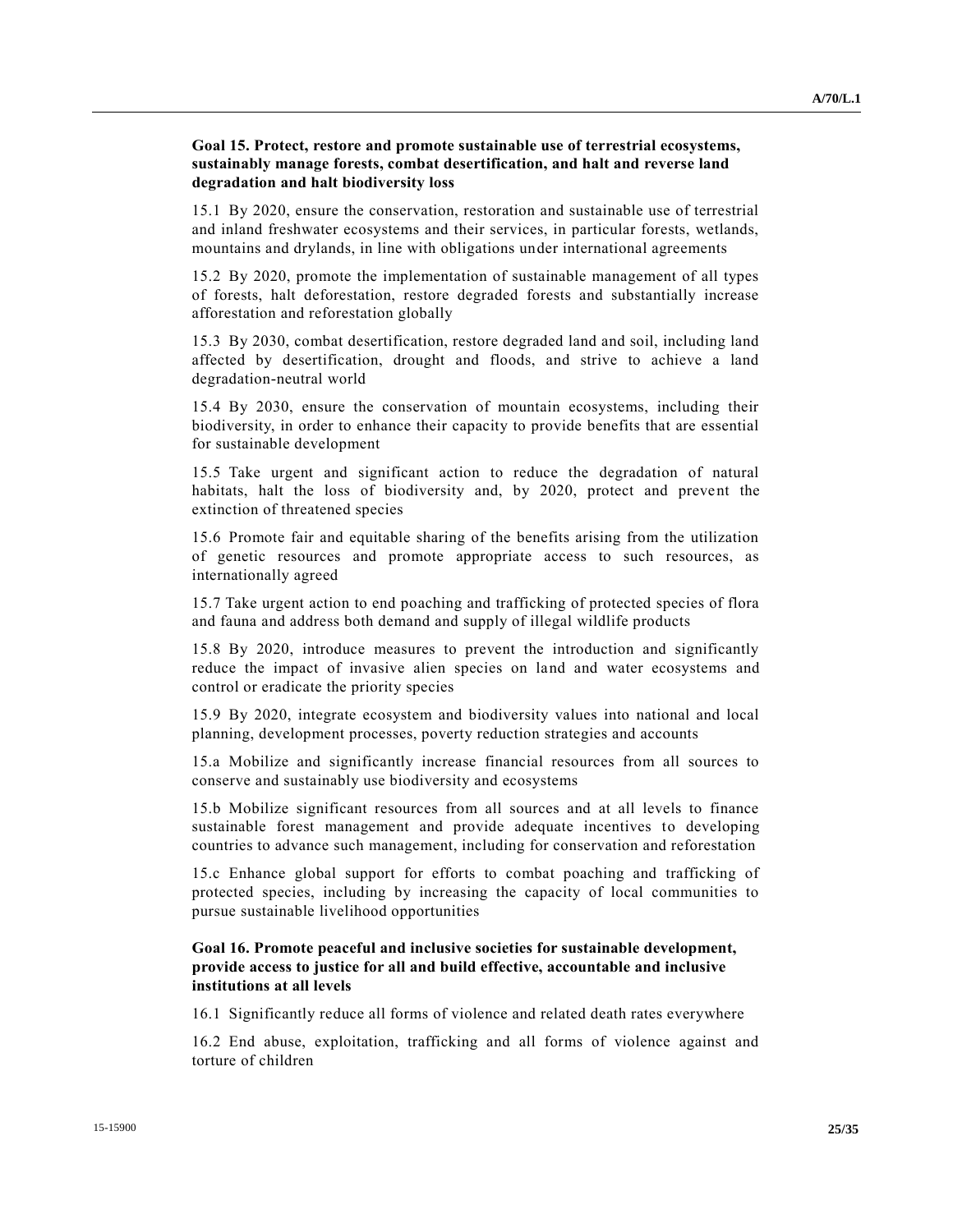16.3 Promote the rule of law at the national and international levels and ensure equal access to justice for all

16.4 By 2030, significantly reduce illicit financial and arms flows, strengthen the recovery and return of stolen assets and combat all forms of organized crime

16.5 Substantially reduce corruption and bribery in all their forms

16.6 Develop effective, accountable and transparent institutions at all levels

16.7 Ensure responsive, inclusive, participatory and representative decision-making at all levels

16.8 Broaden and strengthen the participation of developing countries in the institutions of global governance

16.9 By 2030, provide legal identity for all, including birth registration

16.10 Ensure public access to information and protect fundamental freedoms, in accordance with national legislation and international agreements

16.a Strengthen relevant national institutions, including through international cooperation, for building capacity at all levels, in particular in developing countries, to prevent violence and combat terrorism and crime

16.b Promote and enforce non-discriminatory laws and policies for sustainable development

# **Goal 17. Strengthen the means of implementation and revitalize the Global Partnership for Sustainable Development**

## **Finance**

17.1 Strengthen domestic resource mobilization, including through international support to developing countries, to improve domestic capacity for tax and other revenue collection

17.2 Developed countries to implement fully their official development assistance commitments, including the commitment by many developed countries to achieve the target of 0.7 per cent of gross national income for official development assistance (ODA/GNI) to developing countries and 0.15 to 0.20 per cent of ODA/GNI to least developed countries; ODA providers are encouraged to consider setting a target to provide at least 0.20 per cent of ODA/GNI to least developed countries

17.3 Mobilize additional financial resources for developing countries from multiple sources

17.4 Assist developing countries in attaining long-term debt sustainability through coordinated policies aimed at fostering debt financing, debt relief and debt restructuring, as appropriate, and address the external debt of highly indebted poor countries to reduce debt distress

17.5 Adopt and implement investment promotion regimes for least developed countries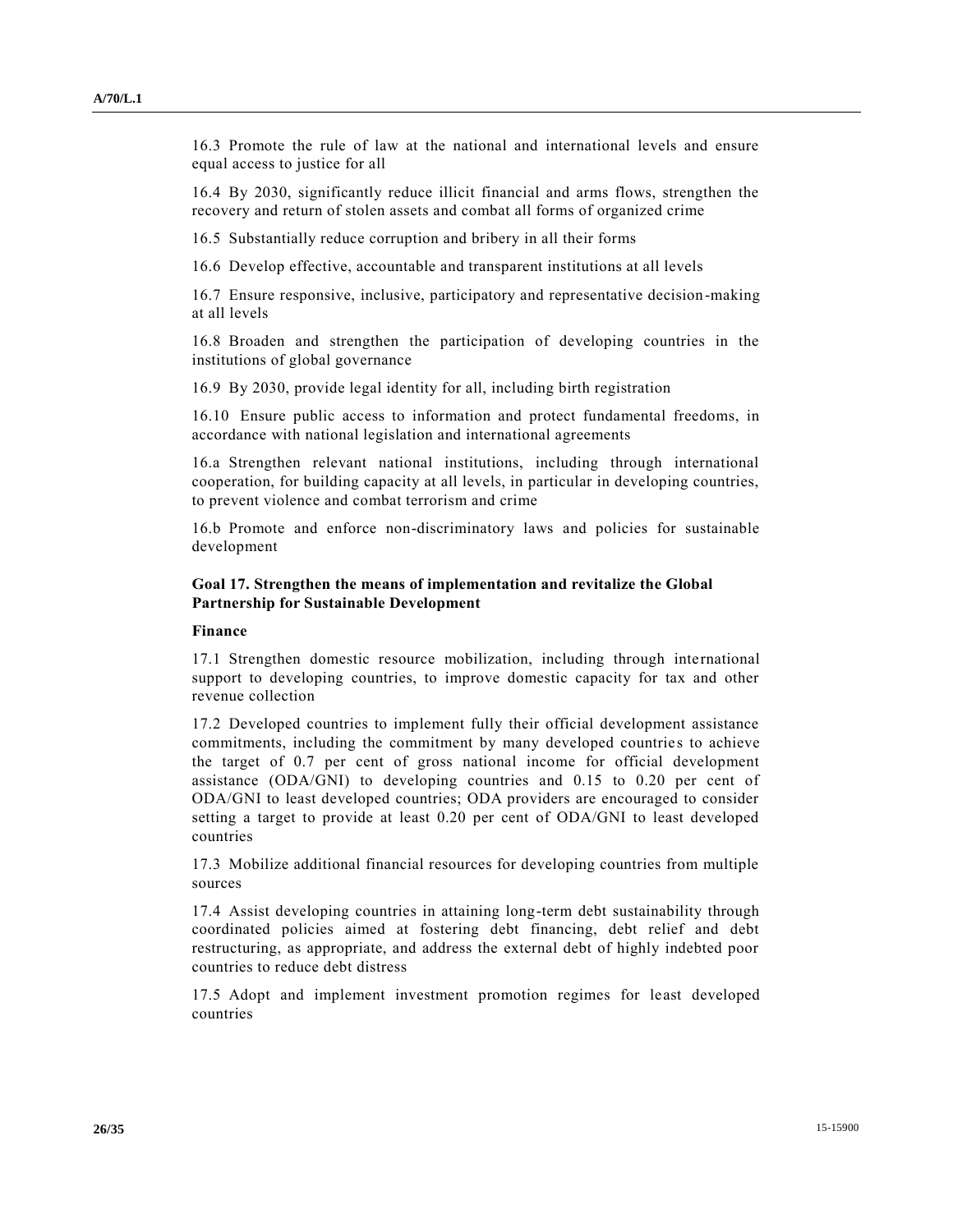# **Technology**

17.6 Enhance North-South, South-South and triangular regional and international cooperation on and access to science, technology and innovation and enhance knowledge sharing on mutually agreed terms, including through improved coordination among existing mechanisms, in particular at the United Nations level, and through a global technology facilitation mechanism

17.7 Promote the development, transfer, dissemination and diffusion of environmentally sound technologies to developing countries on favourable terms, including on concessional and preferential terms, as mutually agreed

17.8 Fully operationalize the technology bank and science, technology and innovation capacity-building mechanism for least developed countries by 2017 and enhance the use of enabling technology, in particular information and communications technology

### **Capacity-building**

17.9 Enhance international support for implementing effective and targeted capacity-building in developing countries to support national plans to implement all the Sustainable Development Goals, including through North-South, South-South and triangular cooperation

# **Trade**

17.10 Promote a universal, rules-based, open, non-discriminatory and equitable multilateral trading system under the World Trade Organization, including through the conclusion of negotiations under its Doha Development Agenda

17.11 Significantly increase the exports of developing countries, in particular with a view to doubling the least developed countries' share of global exports by 2020

17.12 Realize timely implementation of duty-free and quota-free market access on a lasting basis for all least developed countries, consistent with World Trade Organization decisions, including by ensuring that preferential rules of origin applicable to imports from least developed countries are transparent and simple, and contribute to facilitating market access

#### **Systemic issues**

#### *Policy and institutional coherence*

17.13 Enhance global macroeconomic stability, including through policy coordination and policy coherence

17.14 Enhance policy coherence for sustainable development

17.15 Respect each country's policy space and leadership to establish and implement policies for poverty eradication and sustainable development

# *Multi-stakeholder partnerships*

17.16 Enhance the Global Partnership for Sustainable Development, complemented by multi-stakeholder partnerships that mobilize and share knowledge, expertise, technology and financial resources, to support the achievement of the Sustainable Development Goals in all countries, in particular developing countries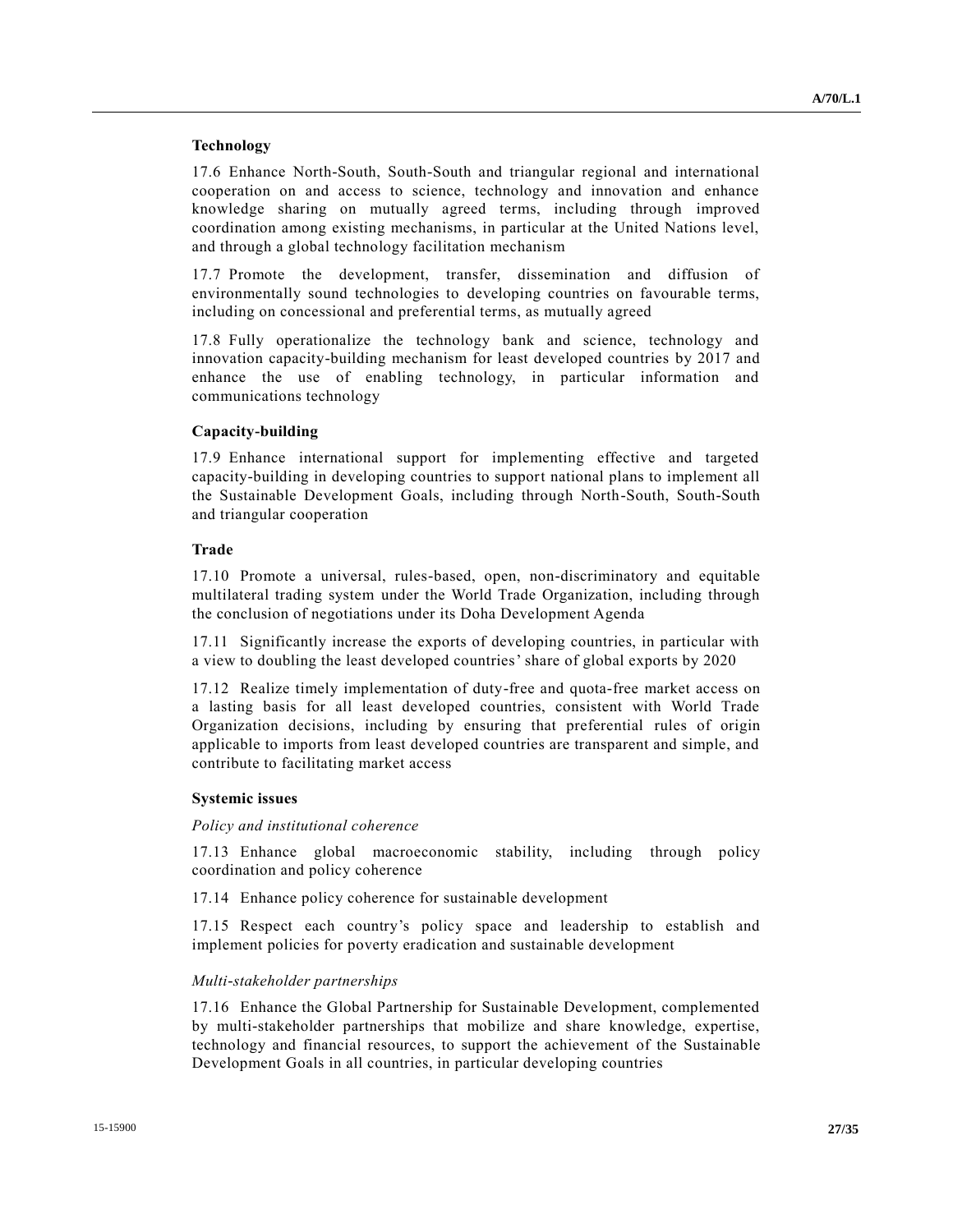17.17 Encourage and promote effective public, public-private and civil society partnerships, building on the experience and resourcing strategies of partnerships

### *Data, monitoring and accountability*

17.18 By 2020, enhance capacity-building support to developing countries, including for least developed countries and small island developing States, to increase significantly the availability of high-quality, timely and reliable data disaggregated by income, gender, age, race, ethnicity, migratory status, disability, geographic location and other characteristics relevant in national contexts

17.19 By 2030, build on existing initiatives to develop measurements of progress on sustainable development that complement gross domestic product, and support statistical capacity-building in developing countries

# **Means of implementation and the Global Partnership**

60. We reaffirm our strong commitment to the full implementation of this new Agenda. We recognize that we will not be able to achieve our ambitious Goals and targets without a revitalized and enhanced Global Partnership and comparably ambitious means of implementation. The revitalized Global Partnership will facilitate an intensive global engagement in support of implementation of all the Goals and targets, bringing together Governments, civil society, the private sector, the United Nations system and other actors and mobilizing all available resources.

61. The Agenda's Goals and targets deal with the means required to realize our collective ambitions. The means of implementation targets under each Sustainable Development Goal and Goal 17, which are referred to above, are key to realizing our Agenda and are of equal importance with the other Goals and targets. We shall accord them equal priority in our implementation efforts and in the global indicator framework for monitoring our progress.

62. This Agenda, including the Sustainable Development Goals, can be met within the framework of a revitalized Global Partnership for Sustainable Development, supported by the concrete policies and actions outlined in the Addis Ababa Action Agenda,<sup>3</sup> which is an integral part of the 2030 Agenda for Sustainable Development. The Addis Ababa Action Agenda supports, complements and helps to contextualize the 2030 Agenda's means of implementation targets. It relates to domestic public resources, domestic and international private business and finance, international development cooperation, international trade as an engine for development, debt and debt sustainability, addressing systemic issues and science, technology, innovation and capacity-building, and data, monitoring and follow-up.

63. Cohesive nationally owned sustainable development strategies, supported by integrated national financing frameworks, will be at the heart of our efforts. We reiterate that each country has primary responsibility for its own economic and social development and that the role of national policies and development strategies cannot be overemphasized. We will respect each country's policy space and leadership to implement policies for poverty eradication and sustainable

**\_\_\_\_\_\_\_\_\_\_\_\_\_\_\_\_\_\_**

<sup>&</sup>lt;sup>3</sup> The Addis Ababa Action Agenda of the Third International Conference on Financing for Development (Addis Ababa Action Agenda), adopted by the General Assembly on 27 July 2015 (resolution 69/313).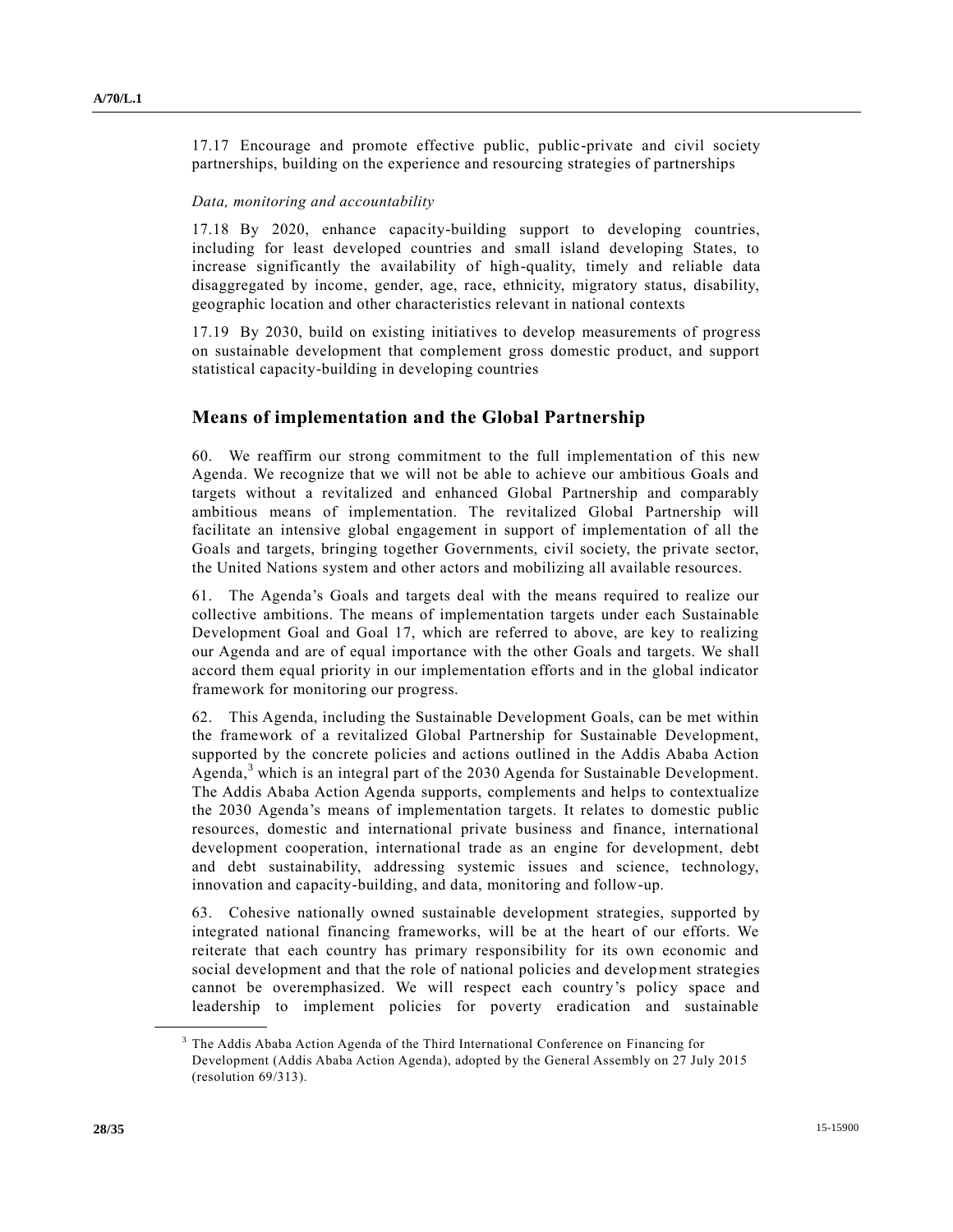development, while remaining consistent with relevant international rules and commitments. At the same time, national development efforts need to be supported by an enabling international economic environment, including coherent and mutually supporting world trade, monetary and financial systems, and strengthened and enhanced global economic governance. Processes to develop and facilitate the availability of appropriate knowledge and technologies globally, as well as capacity building, are also critical. We commit to pursuing policy coherence and an enabling environment for sustainable development at all levels and by all actors, and to reinvigorating the Global Partnership for Sustainable Development.

64. We support the implementation of relevant strategies and programmes of action, including the Istanbul Declaration and Programme of Action, the SIDS Accelerated Modalities of Action (SAMOA) Pathway and the Vienna Programme of Action for Landlocked Developing Countries for the Decade 2014-2024, and reaffirm the importance of supporting the African Union's Agenda 2063 and the programme of the New Partnership for Africa's Development, all of which are integral to the new Agenda. We recognize the major challenge to the achievement of durable peace and sustainable development in countries in conflict and post-conflict situations.

65. We recognize that middle-income countries still face significant challenges to achieve sustainable development. In order to ensure that achievements made to date are sustained, efforts to address ongoing challenges should be strengthened through the exchange of experiences, improved coordination, and better and focused support of the United Nations development system, the international financial institutions, regional organizations and other stakeholders.

66. We underscore that, for all countries, public policies and the mobilization and effective use of domestic resources, underscored by the principle of national ownership, are central to our common pursuit of sustainable development, including achieving the Sustainable Development Goals. We recognize that domestic resources are first and foremost generated by economic growth, supported by an enabling environment at all levels.

67. Private business activity, investment and innovation are major drivers of productivity, inclusive economic growth and job creation. We acknowledge the diversity of the private sector, ranging from micro-enterprises to cooperatives to multinationals. We call upon all businesses to apply their creativity and innovation to solving sustainable development challenges. We will foster a dynamic and wellfunctioning business sector, while protecting labour rights and environmental and health standards in accordance with relevant international standards and agreements and other ongoing initiatives in this regard, such as the Guiding Principles on Business and Human Rights and the labour standards of the International Labour Organization, the Convention on the Rights of the Child and key multilateral environmental agreements, for parties to those agreements.

68. International trade is an engine for inclusive economic growth and poverty reduction, and contributes to the promotion of sustainable development. We will continue to promote a universal, rules-based, open, transparent, predictable, inclusive, non-discriminatory and equitable multilateral trading system under the World Trade Organization, as well as meaningful trade liberalization. We call upon all members of the World Trade Organization to redouble their efforts to promptly conclude the negotiations on the Doha Development Agenda. We attach great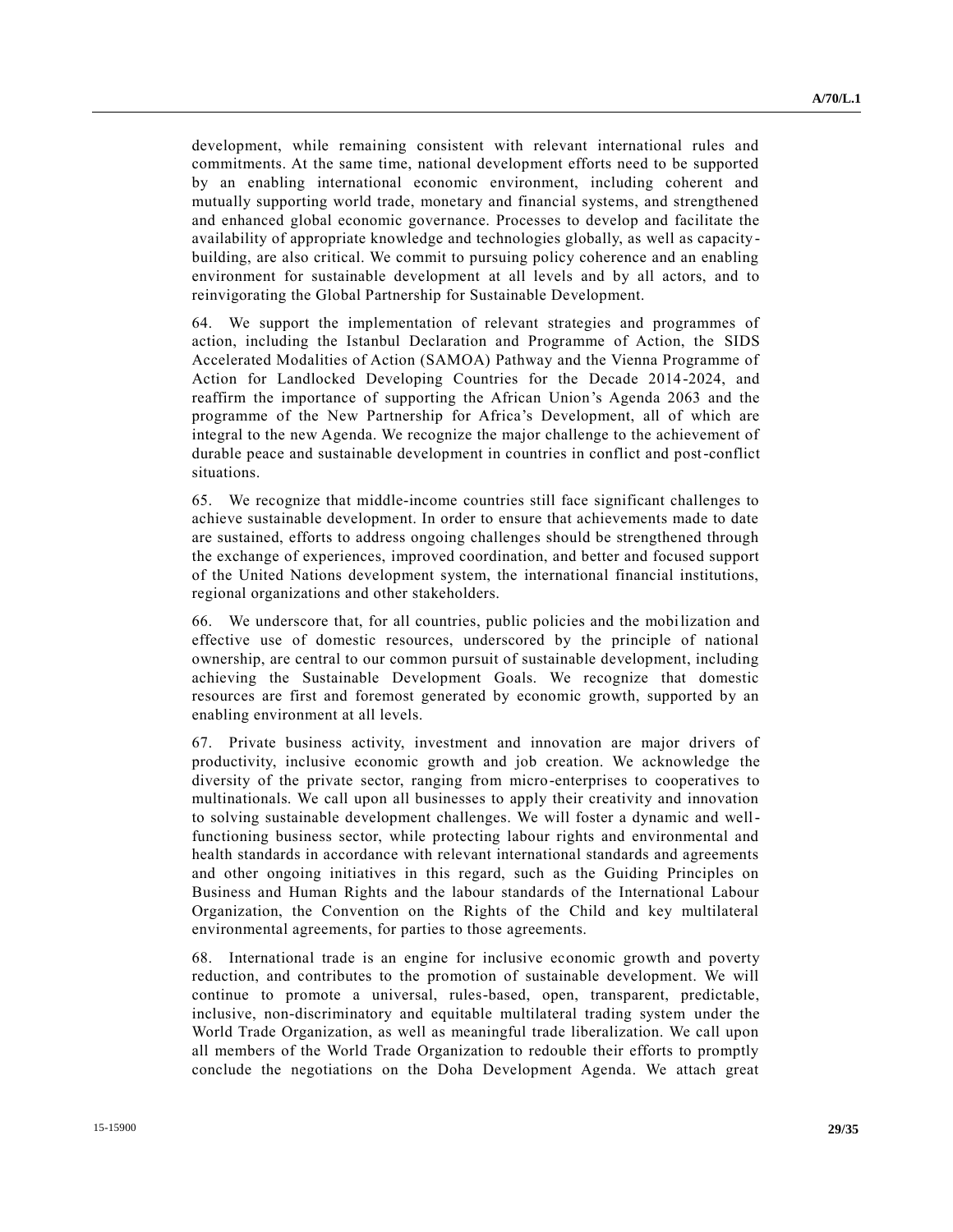importance to providing trade-related capacity-building for developing countries, including African countries, least developed countries, landlocked developing countries, small island developing States and middle-income countries, including for the promotion of regional economic integration and interconnectivity.

69. We recognize the need to assist developing countries in attaining long-term debt sustainability through coordinated policies aimed at fostering debt financing, debt relief, debt restructuring and sound debt management, as appropriate. Many countries remain vulnerable to debt crises and some are in the midst of crises, including a number of least developed countries, small island developing States and some developed countries. We reiterate that debtors and creditors must work together to prevent and resolve unsustainable debt situations. Maintaining sustainable debt levels is the responsibility of the borrowing countries; however we acknowledge that lenders also have a responsibility to lend in a way that does not undermine a country's debt sustainability. We will support the maintenance of debt sustainability of those countries that have received debt relief and achieved sustainable debt levels.

70. We hereby launch a Technology Facilitation Mechanism which was established by the Addis Ababa Action Agenda in order to support the Sustainable Development Goals. The Technology Facilitation Mechanism will be based on a multi-stakeholder collaboration between Member States, civil society, the private sector, the scientific community, United Nations entities and other stakeholders and will be composed of a United Nations inter-agency task team on science, technology and innovation for the Sustainable Development Goals, a collaborative multi-stakeholder forum on science, technology and innovation for the Sustainable Development Goals and an online platform.

• The United Nations inter-agency task team on science, technology and innovation for the Sustainable Development Goals will promote coordination, coherence and cooperation within the United Nations system on science, technology and innovation-related matters, enhancing synergy and efficiency, in particular to enhance capacity-building initiatives. The task team will draw on existing resources and will work with 10 representatives from civil society, the private sector and the scientific community to prepare the meetings of the multi-stakeholder forum on science, technology and innovation for the Sustainable Development Goals, as well as in the development and operationalization of the online platform, including preparing proposals for the modalities for the forum and the online platform. The 10 representatives will be appointed by the Secretary-General, for periods of two years. The task team will be open to the participation of all United Nations agencies, funds and programmes and the functional commissions of the Economic and Social Council and it will initially be composed of the entities that currently integrate the informal working group on technology facilitation, namely, the Department of Economic and Social Affairs of the Secretariat, the United Nations Environment Programme, the United Nations Industrial Development Organization, the United Nations Educational, Scientific and Cultural Organization, the United Nations Conference on Trade and Development, the International Telecommunication Union, the World Intellectual Property Organization and the World Bank.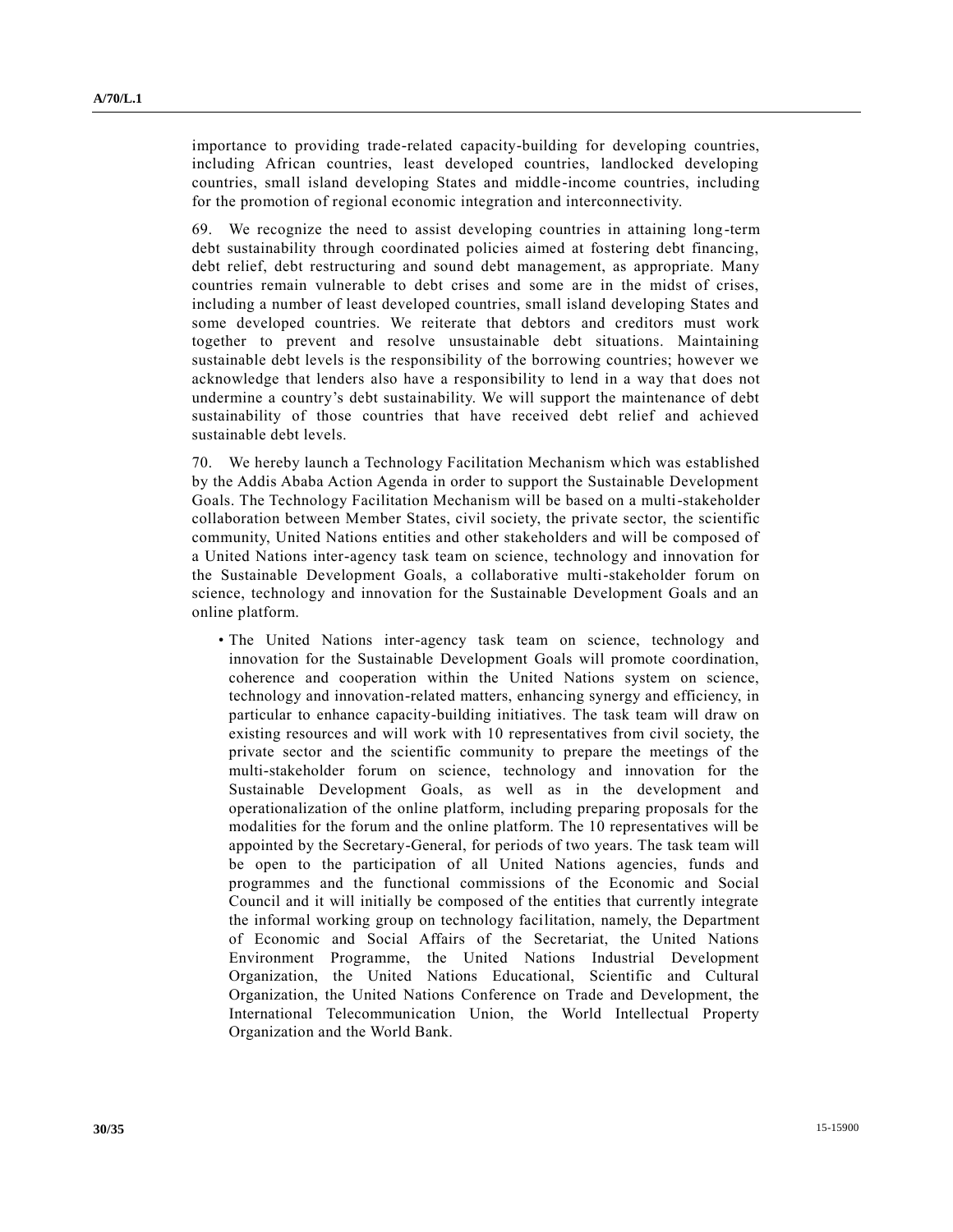- The online platform will be used to establish a comprehensive mapping of, and serve as a gateway for, information on existing science, technology and innovation initiatives, mechanisms and programmes, within and beyond the United Nations. The online platform will facilitate access to information, knowledge and experience, as well as best practices and lessons learned, on science, technology and innovation facilitation initiatives and policies. The online platform will also facilitate the dissemination of relevant open access scientific publications generated worldwide. The online platform will be developed on the basis of an independent technical assessment which will take into account best practices and lessons learned from other initiatives, within and beyond the United Nations, in order to ensure that it will complement, facilitate access to and provide adequate information on existing science, technology and innovation platforms, avoiding duplications and enhancing synergies.
- The multi-stakeholder forum on science, technology and innovation for the Sustainable Development Goals will be convened once a year, for a period of two days, to discuss science, technology and innovation cooperation around thematic areas for the implementation of the Sustainable Development Goals, congregating all relevant stakeholders to actively contribute in their area of expertise. The forum will provide a venue for facilitating interaction, matchmaking and the establishment of networks between relevant stakeholders and multi-stakeholder partnerships in order to identify and examine technology needs and gaps, including on scientific cooperation, innovation and capacity-building, and also in order to help to facilitate development, transfer and dissemination of relevant technologies for the Sustainable Development Goals. The meetings of the forum will be convened by the President of the Economic and Social Council before the meeting of the high-level political forum under the auspices of the Council or, alternatively, in conjunction with other forums or conferences, as appropriate, taking into account the theme to be considered and on the basis of a collaboration with the organizers of the other forums or conferences. The meetings of the forum will be co-chaired by two Member States and will result in a summary of discussions elaborated by the two co-Chairs, as an input to the meetings of the high-level political forum, in the context of the follow-up and review of the implementation of the post-2015 development agenda.
- The meetings of the high-level political forum will be informed by the summary of the multi-stakeholder forum. The themes for the subsequent multi-stakeholder forum on science, technology and innovation for the Sustainable Development Goals will be considered by the high-level political forum on sustainable development, taking into account expert inputs from the task team.

71. We reiterate that this Agenda and the Sustainable Development Goals and targets, including the means of implementation, are universal, indivisible and interlinked.

# **Follow-up and review**

72. We commit to engaging in systematic follow-up and review of the implementation of this Agenda over the next 15 years. A robust, voluntary, effective, participatory, transparent and integrated follow-up and review framework will make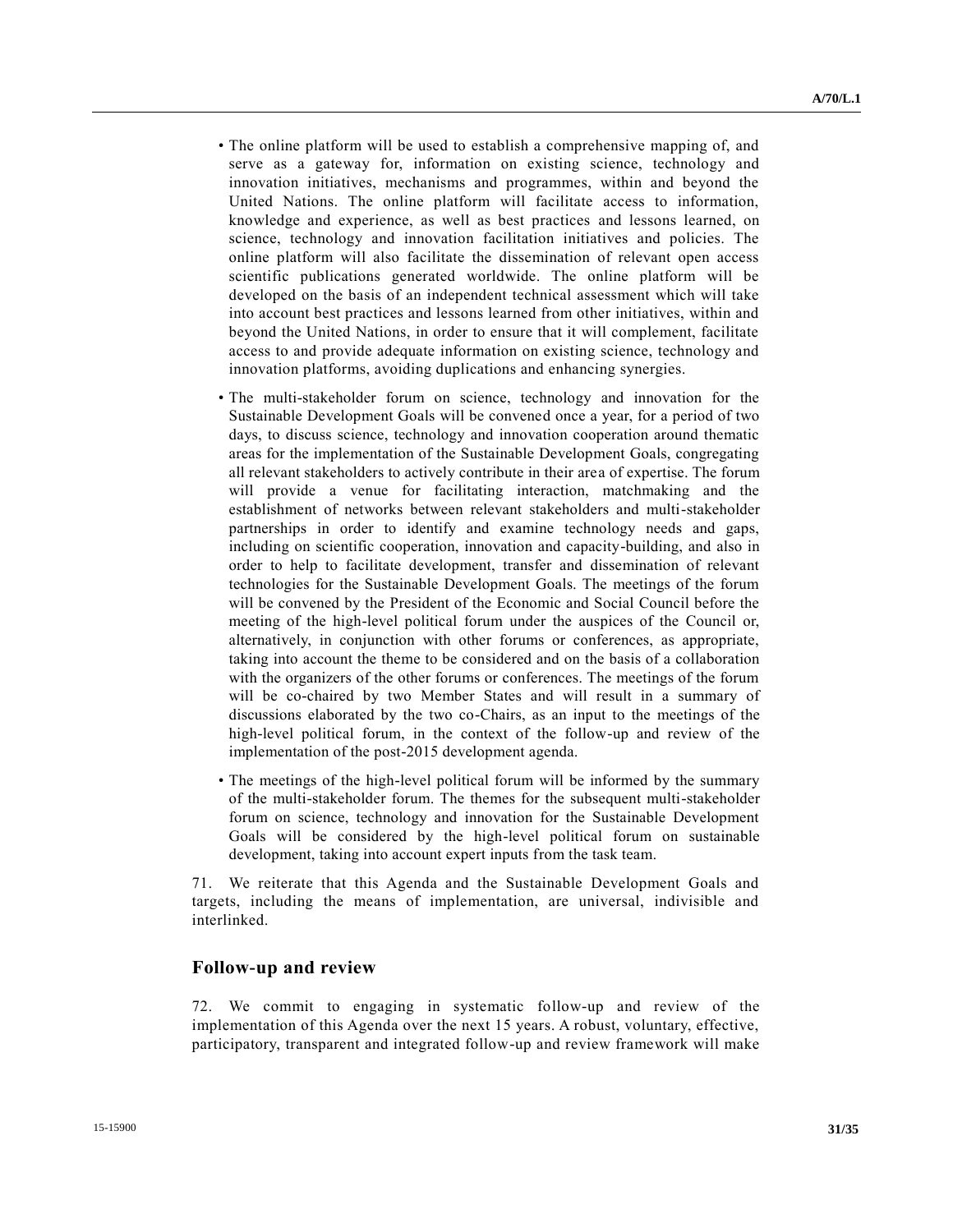a vital contribution to implementation and will help countries to maximize and track progress in implementing this Agenda in order to ensure that no one is left behind.

73. Operating at the national, regional and global levels, it will promote accountability to our citizens, support effective international cooperation in achieving this Agenda and foster exchanges of best practices and mutual learning. It will mobilize support to overcome shared challenges and identify new and emerging issues. As this is a universal Agenda, mutual trust and understanding among all nations will be important.

74. Follow-up and review processes at all levels will be guided by the following principles:

(a) They will be voluntary and country-led, will take into account different national realities, capacities and levels of development and will respect policy space and priorities. As national ownership is key to achieving sustainable development, the outcome from national-level processes will be the foundation for reviews at the regional and global levels, given that the global review will be primarily based on national official data sources.

(b) They will track progress in implementing the universal Goals and targets, including the means of implementation, in all countries in a manner which respects their universal, integrated and interrelated nature and the three dimensions of sustainable development.

(c) They will maintain a longer-term orientation, identify achievements, challenges, gaps and critical success factors and support countries in making informed policy choices. They will help to mobilize the necessary means of implementation and partnerships, support the identification of solutions and best practices and promote the coordination and effectiveness of the international development system.

(d) They will be open, inclusive, participatory and transparent for all people and will support reporting by all relevant stakeholders.

(e) They will be people-centred, gender-sensitive, respect human rights and have a particular focus on the poorest, most vulnerable and those furthest behind.

(f) They will build on existing platforms and processes, where these exist, avoid duplication and respond to national circumstances, capacities, needs and priorities. They will evolve over time, taking into account emerging issues and the development of new methodologies, and will minimize the reporting burden on national administrations.

(g) They will be rigorous and based on evidence, informed by country-led evaluations and data which is high-quality, accessible, timely, reliable and disaggregated by income, sex, age, race, ethnicity, migration status, disability and geographic location and other characteristics relevant in national contexts.

(h) They will require enhanced capacity-building support for developing countries, including the strengthening of national data systems and evaluation programmes, particularly in African countries, least developed countries, small island developing States, landlocked developing countries and middle -income countries.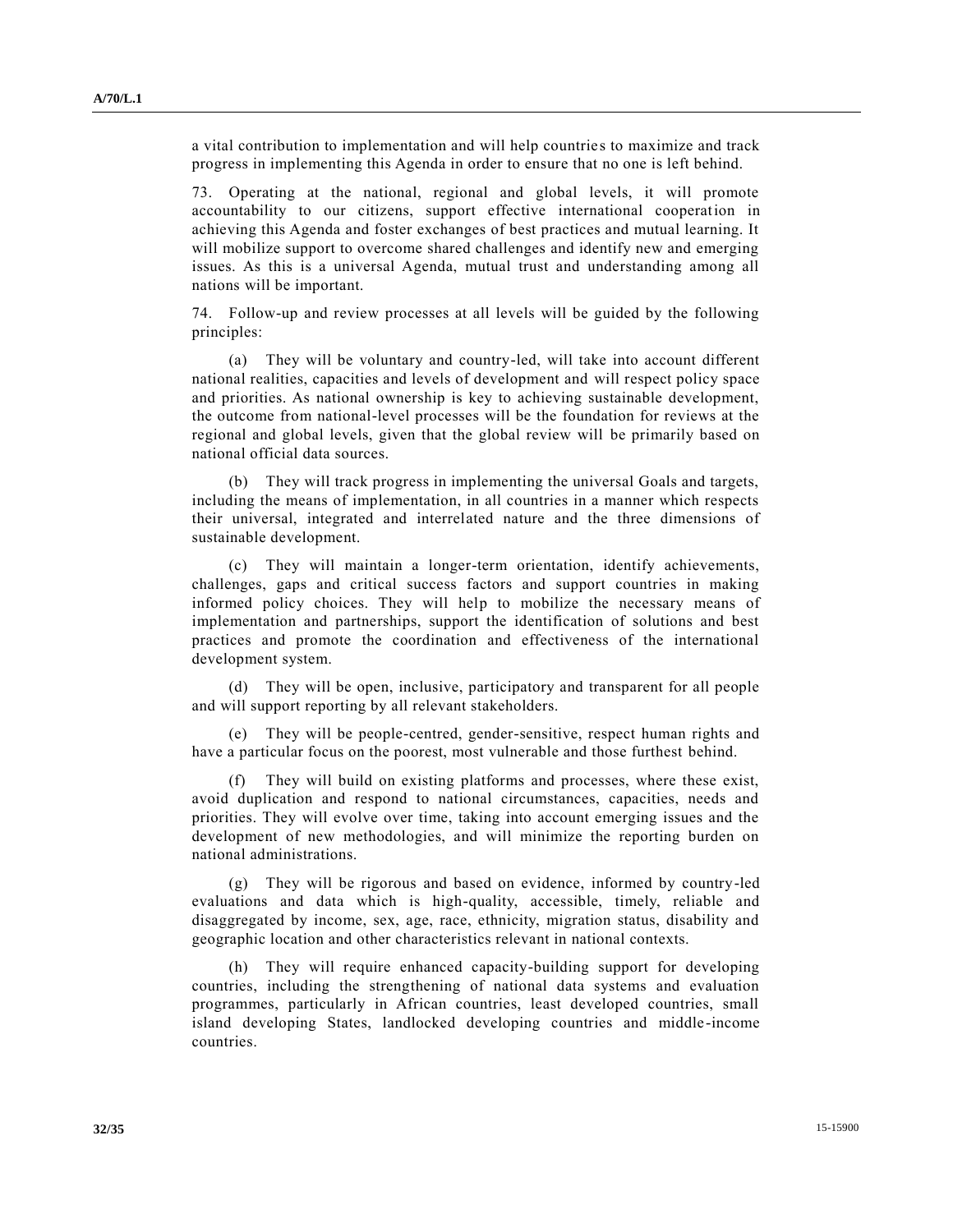(i) They will benefit from the active support of the United Nations system and other multilateral institutions.

75. The Goals and targets will be followed up and reviewed using a set of global indicators. These will be complemented by indicators at the regional and national levels which will be developed by Member States, in addition to the outcomes of work undertaken for the development of the baselines for those targets where national and global baseline data does not yet exist. The global indicator framework, to be developed by the Inter-Agency and Expert Group on Sustainable Development Goal Indicators, will be agreed by the Statistical Commission by March 2016 and adopted thereafter by the Economic and Social Council and the General Assembly, in line with existing mandates. This framework will be simple yet robust, address all Sustainable Development Goals and targets, including for means of implementation, and preserve the political balance, integration and ambition contained therein.

76. We will support developing countries, particularly African countries, least developed countries, small island developing States and landlocked developing countries, in strengthening the capacity of national statistical offices and data systems to ensure access to high-quality, timely, reliable and disaggregated data. We will promote transparent and accountable scaling-up of appropriate public-private cooperation to exploit the contribution to be made by a wide range of data, including earth observation and geospatial information, while ensuring national ownership in supporting and tracking progress.

77. We commit to fully engage in conducting regular and inclusive reviews of progress at the subnational, national, regional and global levels. We will draw as far as possible on the existing network of follow-up and review institutions and mechanisms. National reports will allow assessments of progress and identify challenges at the regional and global level. Along with regional dialogues and global reviews, they will inform recommendations for follow-up at various levels.

# **National level**

78. We encourage all Member States to develop as soon as practicable ambitious national responses to the overall implementation of this Agenda. These can support the transition to the Sustainable Development Goals and build on existing planning instruments, such as national development and sustainable development strategies, as appropriate.

79. We also encourage Member States to conduct regular and inclusive reviews of progress at the national and subnational levels which are country-led and countrydriven. Such reviews should draw on contributions from indigenous peoples, civil society, the private sector and other stakeholders, in line with national circumstances, policies and priorities. National parliaments as well as other institutions can also support these processes.

## **Regional level**

80. Follow-up and review at the regional and subregional levels can, as appropriate, provide useful opportunities for peer learning, including through voluntary reviews, sharing of best practices and discussion on shared targets. We welcome in this respect the cooperation of regional and subregional commissions and organizations. Inclusive regional processes will draw on national-level reviews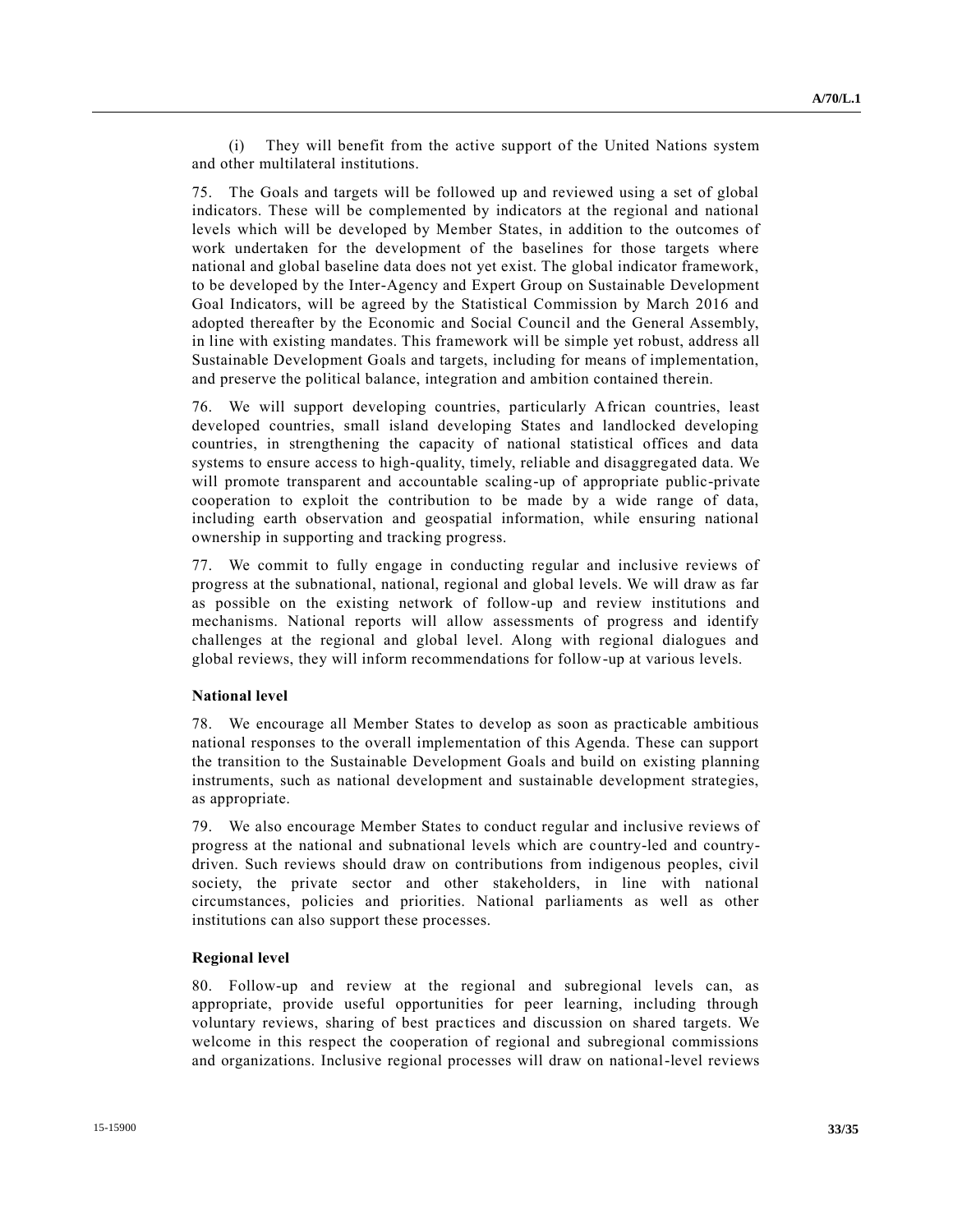and contribute to follow-up and review at the global level, including at the highlevel political forum on sustainable development.

81. Recognizing the importance of building on existing follow-up and review mechanisms at the regional level and allowing adequate policy space, we encourage all Member States to identify the most suitable regional forum in which to engage. United Nations regional commissions are encouraged to continue supporting Member States in this regard.

## **Global level**

82. The high-level political forum will have a central role in overseeing a network of follow-up and review processes at the global level, working coherently with the General Assembly, the Economic and Social Council and other relevant organs and forums, in accordance with existing mandates. It will facilitate sharing of experiences, including successes, challenges and lessons learned, and provide political leadership, guidance and recommendations for follow-up. It will promote system-wide coherence and coordination of sustainable development policies. It should ensure that the Agenda remains relevant and ambitious and should focus on the assessment of progress, achievements and challenges faced by developed and developing countries as well as new and emerging issues. Effective linkages will be made with the follow-up and review arrangements of all relevant United Nations conferences and processes, including on least developed countries, small island developing States and landlocked developing countries.

83. Follow-up and review at the high-level political forum will be informed by an annual progress report on the Sustainable Development Goals to be prepared by the Secretary-General in cooperation with the United Nations system, based on the global indicator framework and data produced by national statistical systems and information collected at the regional level. The high-level political forum will also be informed by the *Global Sustainable Development Report*, which shall strengthen the science-policy interface and could provide a strong evidence-based instrument to support policymakers in promoting poverty eradication and sustainable development. We invite the President of the Economic and Social Council to conduct a process of consultations on the scope, methodology and frequency of the global report as well as its relation to the progress report, the outcome of which should be reflected in the ministerial declaration of the session of the high -level political forum in 2016.

84. The high-level political forum, under the auspices of the Economic and Social Council, shall carry out regular reviews, in line with General Assembly resolution 67/290 of 9 July 2013. Reviews will be voluntary, while encouraging reporting, and include developed and developing countries as well as relevant United Nations entities and other stakeholders, including civil society and the private sector. They shall be State-led, involving ministerial and other relevant high-level participants. They shall provide a platform for partnerships, including through the participation of major groups and other relevant stakeholders.

85. Thematic reviews of progress on the Sustainable Development Goals, including cross-cutting issues, will also take place at the high-level political forum. These will be supported by reviews by the functional commissions of the Economic and Social Council and other intergovernmental bodies and forums which should reflect the integrated nature of the Goals as well as the interlinkages between them.